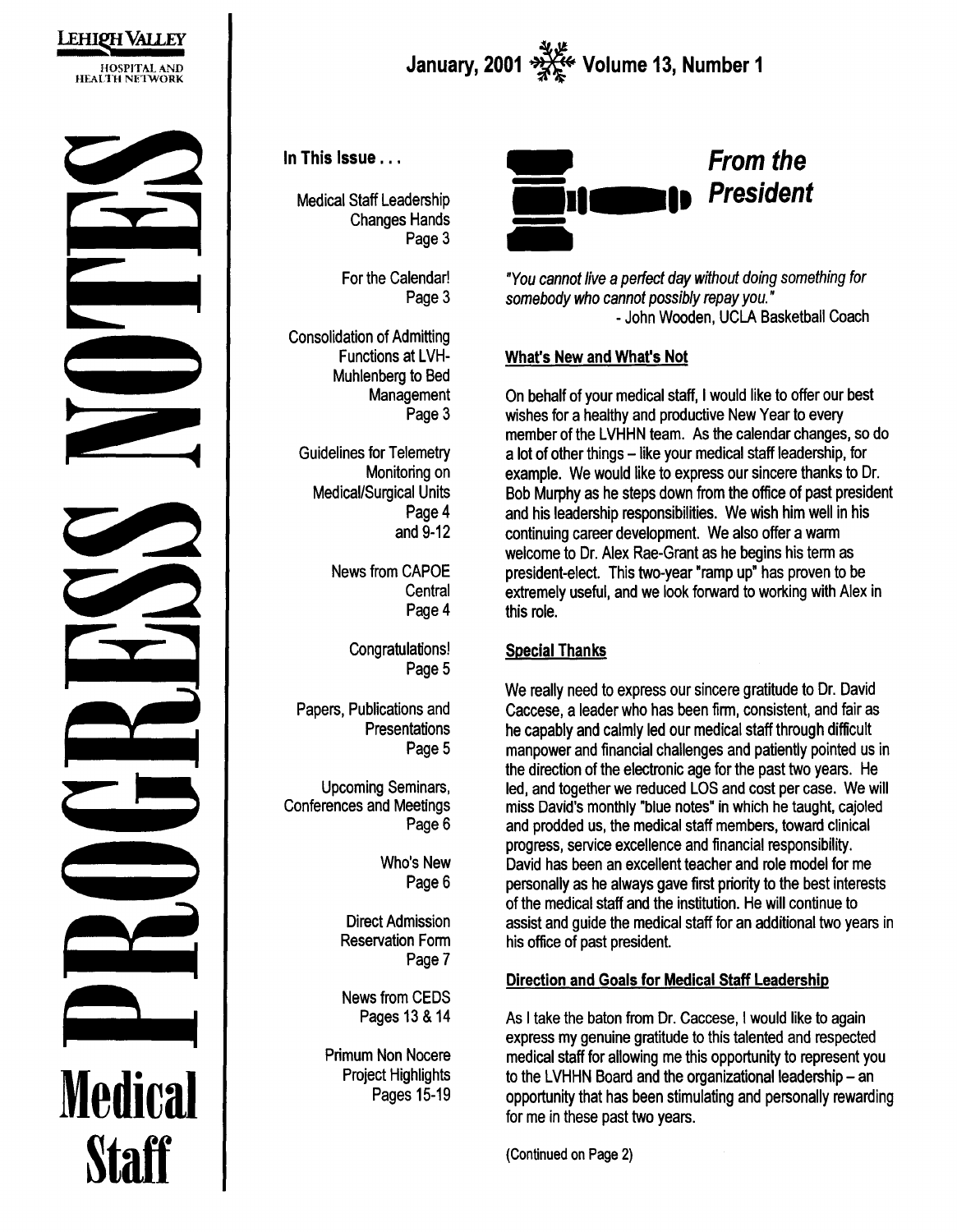#### (Continued from Page 1)

After discussion and consideration, your medical staff leadership has decided to focus on the following goals, which represent an appropriate continuum with current initiatives:

- 1. Respect We will value the skills and individual contribution of every member of the medical staff and assume positive intent. {API). We respect your time and practice pressures. The medical staff is a type of team and we should behave that way.
- 2. Communicate We will actively seek out input and advice from the medical staff by a variety of methods, including individual interviews, visits to Division meetings, regular email messages, point-counter point letters from the staff and informal gatherings.
- 3. Advise- We will identify and analyze issues that affect us as a medical staff {like the CAT fund, etc.) and offer advice and guidance through these areas of inevitable change.
- 4. Represent- We will improve the representation of medical staff members with their primary activity at the LVH-M campus with due respect for the traditions and culture of the Bethlehem community as it evolves.

#### **Reciprocal Responsibilities and Goals for Medical Staff**

- 1. Leadership Recognize that we work and function in a complex community of multiple health care providers and that we have a special responsibility as the clinical team leaders.
- 2. Attitude- Respect the administration and Board who represent the institution and the community respectively {API). Their goals parallel those of the medical staff, but are not identical.
- 3. Satisfaction- While there is nothing wrong with fiscally prudent management, recognize the limitations of financial self interest as the sole career goal. There may be a need to modify our goals in the interests of our patients and the community. Ultimately, we joined the ranks of health care providers to heal the sick, and this is where we will derive our true satisfaction.
- 4. Self-esteem -Appreciate that managed care and health care delivery systems are necessary and will continue to evolve, but physicians and care givers will still provide the actual service. The public knows this. To paraphrase Dr. Guzzo, we will still be here.

#### **On the Radar Screen**

Aetna-U.S. Healthcare - As the clock winds down on the March deadline, it appears unlikely that a mutually acceptable resolution will be achieved. The positions of LVH and AUSHC have been well described and will not be reiterated here. Your patients should be appropriately advised.

Computer Assisted Physician Order Entry - All the medical staff discussions, as well as my personal reading, indicate that the benefits {immediate and long-term) clearly outweigh the obstacles, and this change appears inevitable. Some managed care systems are discussing "directing" their patients to hospital systems utilizing electronic patient care methods which reduce errors. The health care industry in general has been slow to adopt some of the electronic tracking techniques of industry, but the public will soon demand that we take steps to ensure patient safety. The essential here is a user-friendly system and medical staff members need to test drive it on a small scale before we endorse and sell it to the medical staff at-large. This will be a major project for us as our medical staff leads the way in the Lehigh Valley.

Dr. Don Levick is heading the Coordinating Committee {docs, administration and 1/S) as well as the all important design committee. Ultimately this project is about quality of care.

Conflict Management - Change is inevitable - in health care as in life. Change will frequently bring stress, which often leads to conflict. Occasional conflict is not necessarily bad; it depends on how it is managed. We can disagree on issues without insult. This is a page from Terry Capuano's program of developing a "culture of respect". Medical staff leadership will try to assist medical staff members in situations involving conflict management first utilizing the medical staff organizational structure. We will then develop resources {both in-house and outside the institution} for conflict resolution and make them available to the medical staff.

Patient Satisfaction - As the hospital census increases (all over the country), the patient satisfaction scores drop. LVH medical staff members need to appreciate and anticipate this. Satisfaction scores rise when the health care team spends a few moments with the patient and demonstrates to the patient a caring attitude. How? As per the mantra of Dr. Caccese: sit, ask, answer, touch. Easy, really!

WE CAN DO MORE TOGETHER!!!

Education mother

Edward M. Mullin, Jr., MD Medical Staff President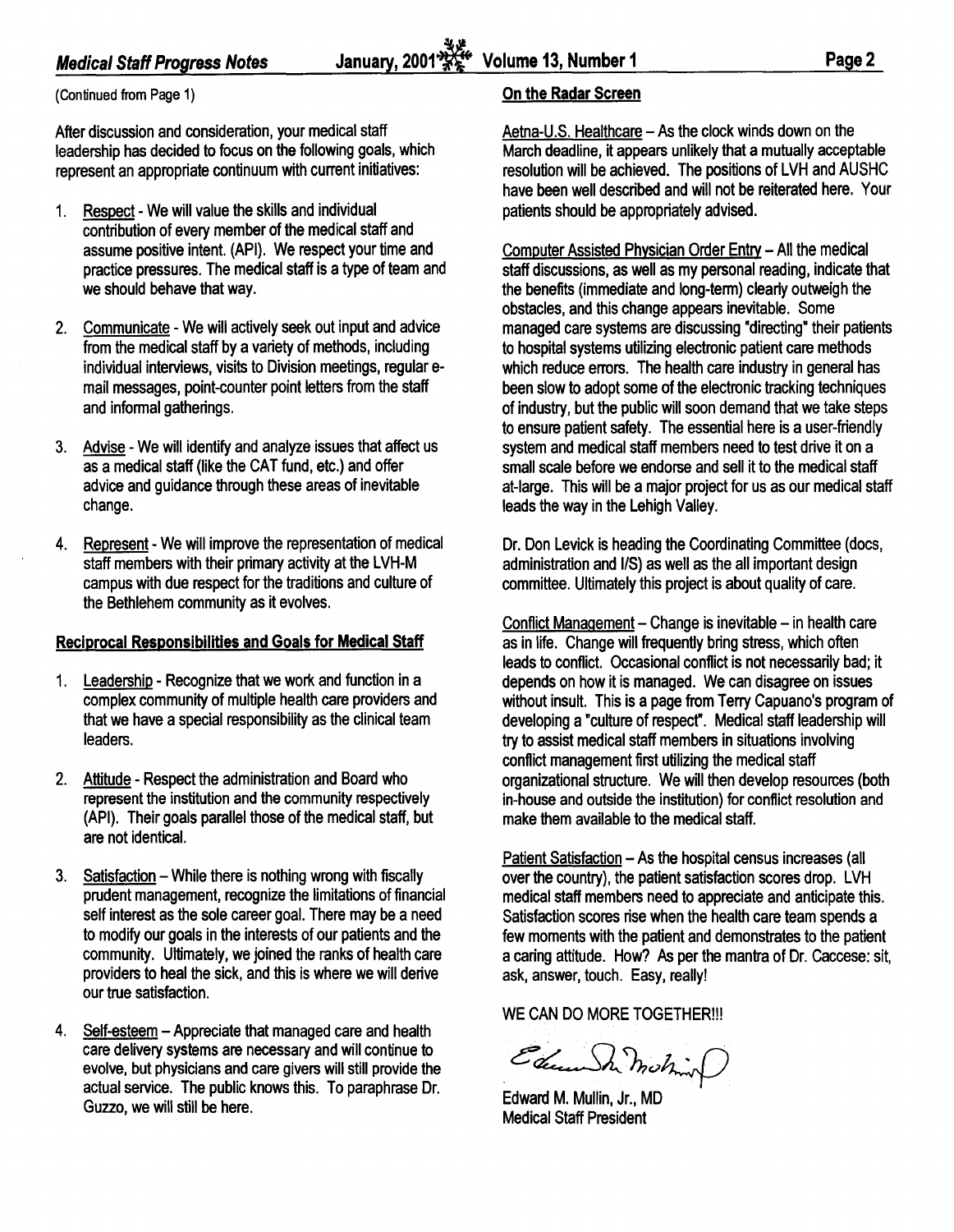changes hands as Edward M. Mullin, Jr., MD, begins his term as President, and Alexander D. Rae-Grant, MD, begins his term as President-elect.

Please note that all mail to Dr. Mullin, relating to his position as President of the Medical Staff, should be sent to Medical Staff Services, Lehigh Valley Hospital, Cedar Crest & 1-78, P.O. Box 689, Allentown, PA 18105-1556. Mail relating to patient matters should continue to be sent to Dr. Mullin's patient office at Urologic Associates of Allentown Inc., 1240 S. Cedar Crest Blvd., Suite 310, Allentown, PA 18103-6218.

Mail for Dr. Rae-Grant should continue to be sent to his patient office at Lehigh Neurology, 1210 S. Cedar Crest Blvd., Suite 1800, Allentown, PA 18103-6208.

In addition, mail for David M. Caccese, MD, who stepped down as President, should be sent to his patient office at Peters, Caccese, Scott & DuGan, 401 N. 17th Street, Suite 201, Allentown, PA 18104-5085.

If you have any questions regarding this issue, please contact Medical Staff Services at (610) 402-8980.



## For the Calendar!

The General Medical Staff meetings for the Year 2001 will be held in the Auditorium of Lehigh Valley Hospital, Cedar Crest & 1-78, beginning at 6 p.m., on the following dates:

- $>$  March 12
- $\triangleright$  June 11
- $\triangleright$  September 10
- $\triangleright$  December 10

All members of the Medical Staff are encouraged to attend.

## Medical Staff Leadership Changes Hands Consolidation of Admitting Functions at Effective January 1, 2001, leadership of the Medical Staff **LVH-Muhlenberg to Bed Management**

Effective January 8, 2001, Lehigh Valley Hospital-Muhlenberg Direct Admission services will be provided by the Bed Management Department located at Cedar Crest & 1-78. Bed Management will also assign beds for the Emergency Department, inter-hospital transfers, and elective admissions. The current Emergency Department admission request will not change except for assignment of the bed by bed management staff. This assignment will be made based on unit specific clinical criteria, physician preference, and other patient specific needs.

## Improved Process for Hospital Admissions Directly from Physicians' Offices

Reservations for admissions directly from physicians' offices will now be processed by the Bed Management direct admission service. One phone call to (610) 402·4508 will be all it takes to admit a patient from the physician's office directly to LVH-Muhlenberg, Cedar Crest & I-78, or 17<sup>th</sup> & Chew. A specially-trained direct admission clerk will take clinical, demographic, and insurance information on the patient to be directly admitted. (A copy of the Direct Admission Reservation Form is attached on Page 7 to give you an idea of the information that will be requested.} When possible, the bed assignment will be given to the physician's office at the completion of the reservation call. If a bed assignment cannot be made immediately, the office from which the patient will be admitted will be called with the bed assignment by the Bed Management staff within five minutes.

In the event that the patient requires a critical care bed, the direct admission clerk will transfer the call to the transfer center coordinator, a specially-trained triage nurse, who will ensure an appropriate and timely bed assignment to a critical care unit. The transfer center nurse is also available to assist you with external hospital transfers to all LVH sites.

If you have any questions about the new consolidation of admitting services, please call Lisa Romano, RN, MSN, Manager of Bed Management, at (610} 402-5150 or pager (610) 830-8455, or Mark Holtz, Vice President of Operations, at (484) 884-4710.

Please *note:* Next-day/future reservations for admission should continue to be called to Patient Access Services at ( 484) 884-4545.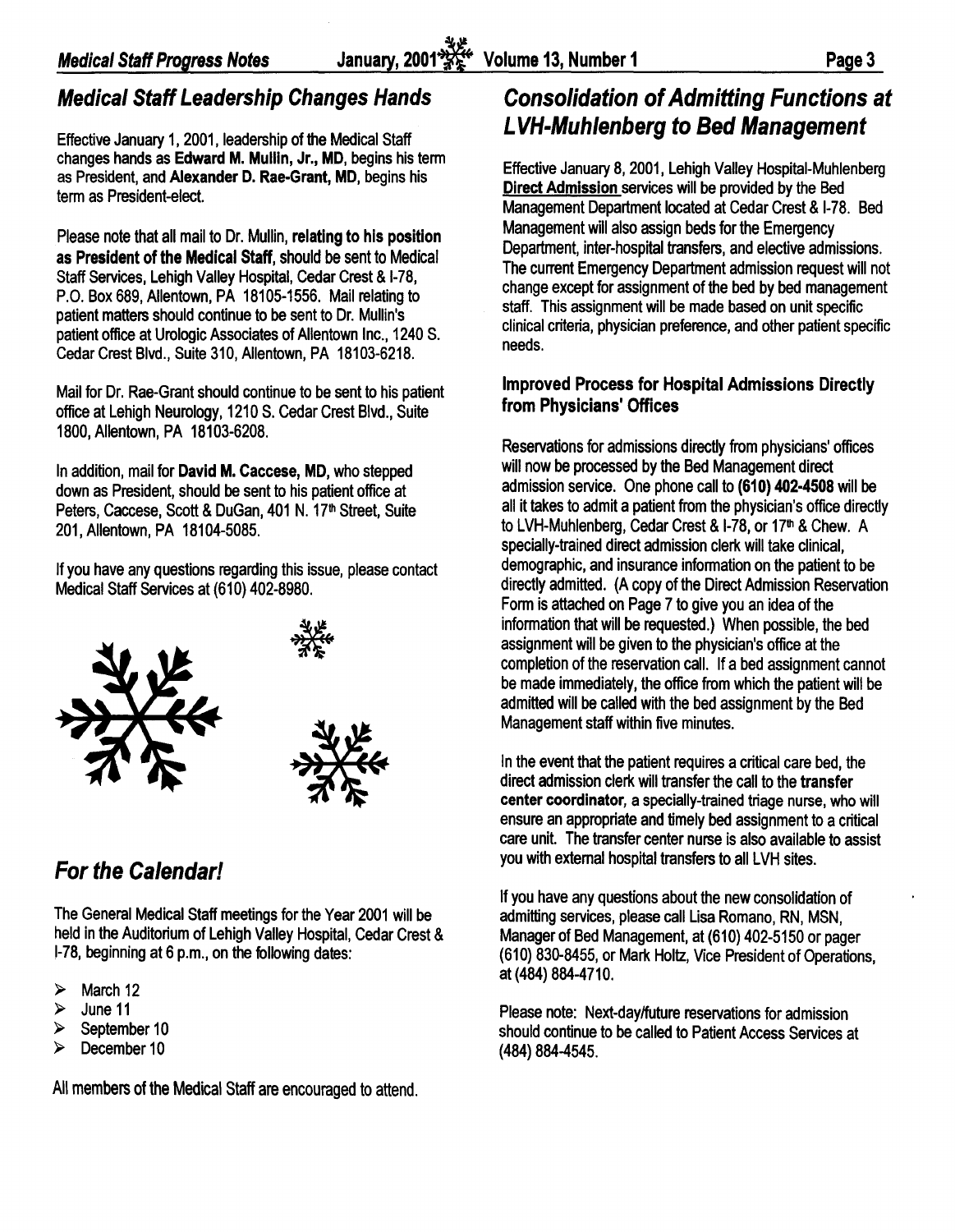## **Guidelines for Telemetry Monitoring on Medical/Surgical Units**

Beginning on Tuesday, January 16, Guidelines for Telemetry Monitoring on Medical/Surgical units will be expanded to all Medical/Surgical units at Cedar Crest & 1-78 that receive telemetry patients. The quidelines categorize telemetry patients into three groups based upon the likelihood of identifying a dysrhythmia that will change therapy/outcome as well as upon the relative risk of developing a life threatening dysrhythmia. Patients with Class I indications for telemetry monitoring have a relatively high risk of developing these dysrhythmias. Class II patients have a moderate risk. Class Ill patients have a very low risk.

Whenever a Med-Surg telemetry bed is requested, Bed Management will elicit the INDICATION for and the CLASS of telemetry required. It is also necessary for the physician to WRITE an order stating the INDICATION for and the CLASS of telemetry monitoring to begin use of the guidelines. The class of telemetry is required information, since it clearly defines the length of time the patient will be monitored. Telemetry is discontinued automatically by the RN as per the guidelines -- Class I (72 hours); Class II (48 hours); Class Ill (24 hours).

If the physician deems it necessary, telemetry may continue longer than defined in the guidelines. However, a physician's order and documentation of the indication for continued telemetry monitoring is required in this instance.

The Guidelines for Telemetry Monitoring on Medical/Surgical Umts are attached for your information. In addition, pocket cards that define the guidelines are available in the Medical Staff Lounge at Cedar Crest & 1-78 or contact Mary Jean Potylycki, Director of 4A/4C, at (610) 402-8777.

If you have any questions regarding the guidelines for telemetry monitoring, please contact Bruce Feldman, DO, at (610) 770-2200.

The Annual Meeting of the Greater Lehigh Valley Independent Practice Association is scheduled for Monday, January 22, 2001, at 6 p.m.; in the Auditorium of Lehigh Valley Hospital, Cedar Crest& I-78. Agenda items requiring action will be presented to the membership for vote. To receive credit toward the Incentive Plan, please remember to sign in.

## **News from CAPOE Central**

The CAPOE project (Computer Assisted Physician Order Entry) continues to make progress. We have targeted the TTU as the first unit that will use Physician Order Entry, and we have begun discussing the implementation. Both the Trauma and Neurosurgery services have agreed to participate, and I am excited by their enthusiasm. Representatives from both sections will be involved in all steps leading up to implementation. We expect to go live in the TTU with physician order entry sometime in June 2001.

It is clear from experiences at other hospitals that physician input, early in the process, is critical for success. Consequently, we have created a Design Team, comprised of physicians and representatives from ancillary departments. The Design Team will begin meeting after the New Year to provide feedback and suggestions regarding screen design and specific user interface issues. The members of the Team will also act as resources for the rest of the Medical Staff as CAPOE is rolled out in the hospitals. The physician members of the CAPOE Design Team are:

- Don Belmont, MD
- David Caccese, MD
- Dave Carney, MD
- Michael Ehrig, MD
- Larry Glazerman, MD
- Rich MacKenzie, MD
- Rovinder Sandhu, MD
- Brian Stella, MD
- Jeff Faidley, MD, Internal Medicine Resident
- William Bromberg, MD, Chief Surgical Resident

I am very appreciative of everyone's willingness to participate. The effort will certainly pay off in the improvement in the excellent quality of care we provide for our patients. Please contact me if you would like to know more about CAPOE, see a demonstration of the system, or participate with the project.

Don Levick, MD, MBA Chair, LVPHO 1/S Committee Phone: 484-884-4593



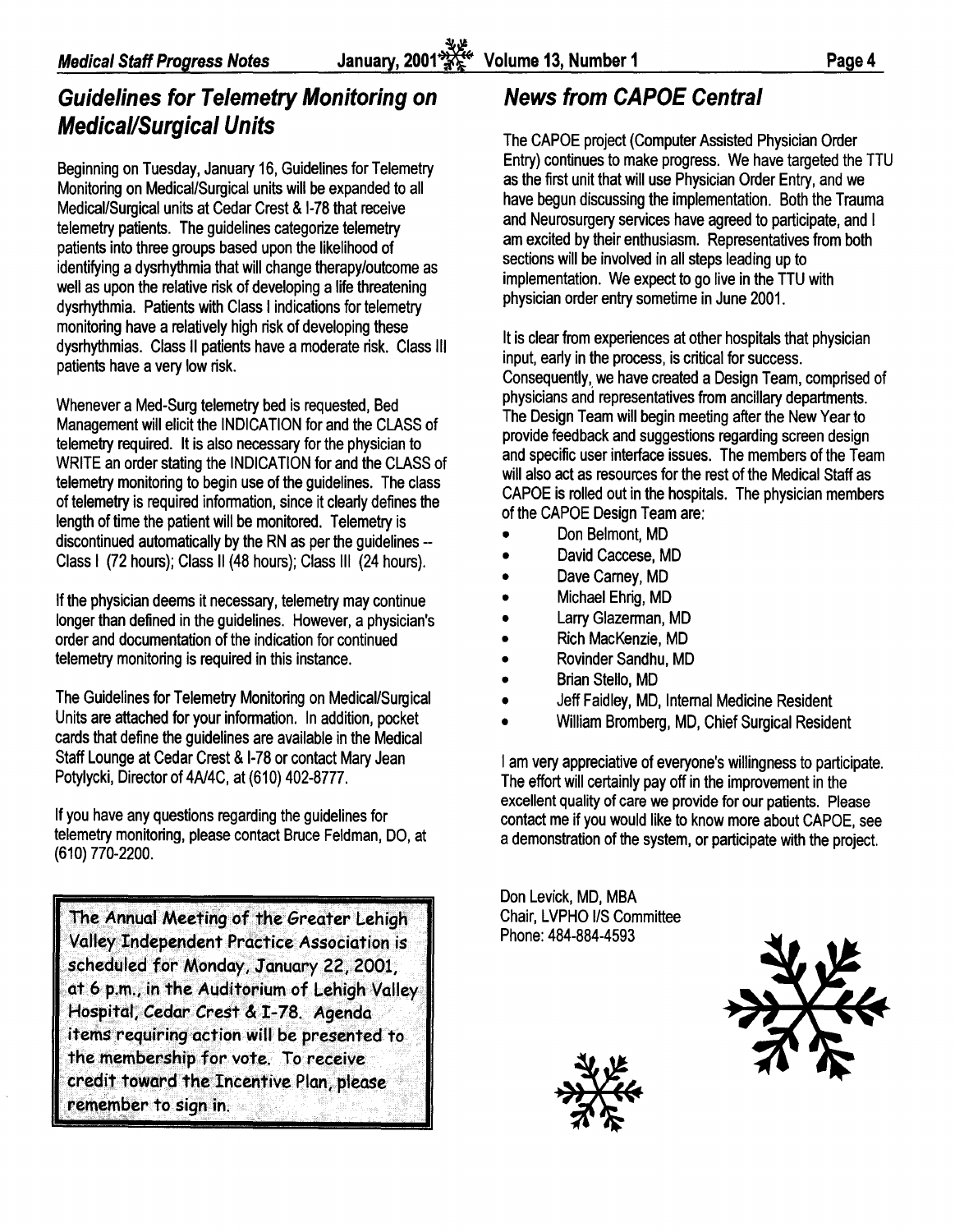## Medical Staff Progress Notes January, 2001

## Congratulations!

Wayne E. Dubov, MD, Division of Physical Medicine-Rehabilitation, has recently been certified in the subspecialty of Spinal Cord Injury Medicine by the American Board of Physical Medicine and Rehabilitation.

Brian L. Fellechner, DO, Division of Physical Medicine-Rehabilitation, has recently been certified in the subspecialty of Pain Management by the American Board of Physical Medicine and Rehabilitation.

## Papers, Publications and Presentations

Robert 0. Atlas, MD, Division of Obstetrics, Section of Maternal-Fetal Medicine, was invited by the Philadelphia Perinatal Society as a panelist on the "Role Perinatal Telemedicine Plays in the Delaware Valley" held at the Society Hill Sheraton, Philadelphia, Pa., on November 15.

Kelly M. Freed, MD, Division of Diagnostic Radiology, presented a talk, "Evaluation of the Pelvic Floor Musculature in Patients With and Without Pelvic Floor Dysfunction with Magnetic Resonance Imaging," at the Radiologic Society of North America in Chicago, Ill., on November 27. Dr. Freed also co-authored a paper, "Radiologic Manifestations of Sclerosing Cholangitis with Emphasis on MR Cholangio Pancreatography," which appeared in Radiographics. 20(4):959-75.

Houshang G. Hamadani, MD, Department of Psychiatry, presented a paper, "The Sociocultural Effects of Current Patterns of Drug Therapy in Psychiatric Practice," at the 2000 Annual Meeting of the Society for the Study of Psychiatry and Culture, held in Chantilly, France.

Gregory R. Harper, MD, PhD, Chief, Division of Hematology-Medical Oncology, was the technical expert in breast cancer while serving on an international evaluation team which visited Ukraine last May to evaluate two United States Agency for International Development (USAID) projects funded to improve breast cancer control in the Ukraine. The report has been recently published and submitted to USAID for both agency and congressional review. The report, Ukraine Breast Cancer Support: Participatory Evaluation of USAID Technical Assistance, was prepared by Barbara Pillsbury, Edward C. Green, Gregory R. Harper, and Viktor Galayda.

Peter A. Keblish, Jr., MD, Division of Orthopedic Surgery, Section of Ortho Trauma, was an invited speaker for a Spanish Orthopedic meeting held in Marrakech from November 29 to December 3. The meeting -- "el Futuro en Movimiento" -- was directed to current issues in TKA. Dr. Keblish presented talks

on "Long Term Experience with the LCS knee system," "Lateral Approach in TKA," and "Un-resurfaced Patella Results: A Two Center Study."

Vincent R. Lucente, MD, Acting Chairperson, Department of Obstetrics and Gynecology, and Craig J. Sobolewski, MD, Division of Primary Obstetrics and Gynecology, gave a video presentation -- "Laparoscopically Performed Abdominal Sacral Colpopexy" -- at the American Association of Gynecologic Laparoscopists 29<sup>th</sup> Annual Meeting held in Orlando, Fla. Dr. Lucente performed the Tension Free Vaginal Tape (TVT) procedure at 17<sup>th</sup> & Chew, which was broadcast to AAGL conference participants.

Nicholas 0. Prusack, DDS, Division of Oral and Maxillofacial Surgery, co-authored an article, "Segmental Odontomaxillary Dysplasia," which was published in the October 2000 issue of Oral Surgery, Oral Medicine, Oral Pathology.

Luther V. Rhodes Ill, MD, Chief, Division of Infectious Diseases, James Freeman, DO, Chief Medical Resident, and Kenneth R. Knecht, DO, former medical resident, published a clinical and virological article along with CDC collaborators in the December 2000 issue of *Emerging Infectious Diseases* (available in the LVH library). The report describes the first two cases of Hantavirus discovered in Pennsylvania and reports on the discovery of a new species of Hantavirus , Monongahela strain.

Peggy E. Showalter, MD, Department of Psychiatry, was a member of the faculty of the 52"d American Psychiatric Association Institute on Psychiatric Services which was held in October. Dr. Showalter presented "Integrating Psychotropics and Psychotherapy for Adults with Severe Developmental Disabilites."

Dean L. Sorrento, DPM, Section of Foot and Ankle Surgery, recently co-authored a book chapter on Tarsal Tunnel Syndrome in McGiamry's Comprehensive Textbook of Foot and Ankle Surgery, 3<sup>rd</sup> Edition. He also published original research titled, "Incidence of Lateral Talar Dome Lesions in SER IV Ankle Fractures," which was published in the November/December issue of the Journal of Foot and Ankle Surgery.

#### United Way Goal Reached

Due to the overwhelming generosity and support from physicians and hospital staff, Lehigh Valley Hospital and Health Network reached~its United Way Goal this year with a \$245,059 Gift of Caring for OUR Community! A big "Thank You" to all members of the. Medical Staff who supported this year's campaign.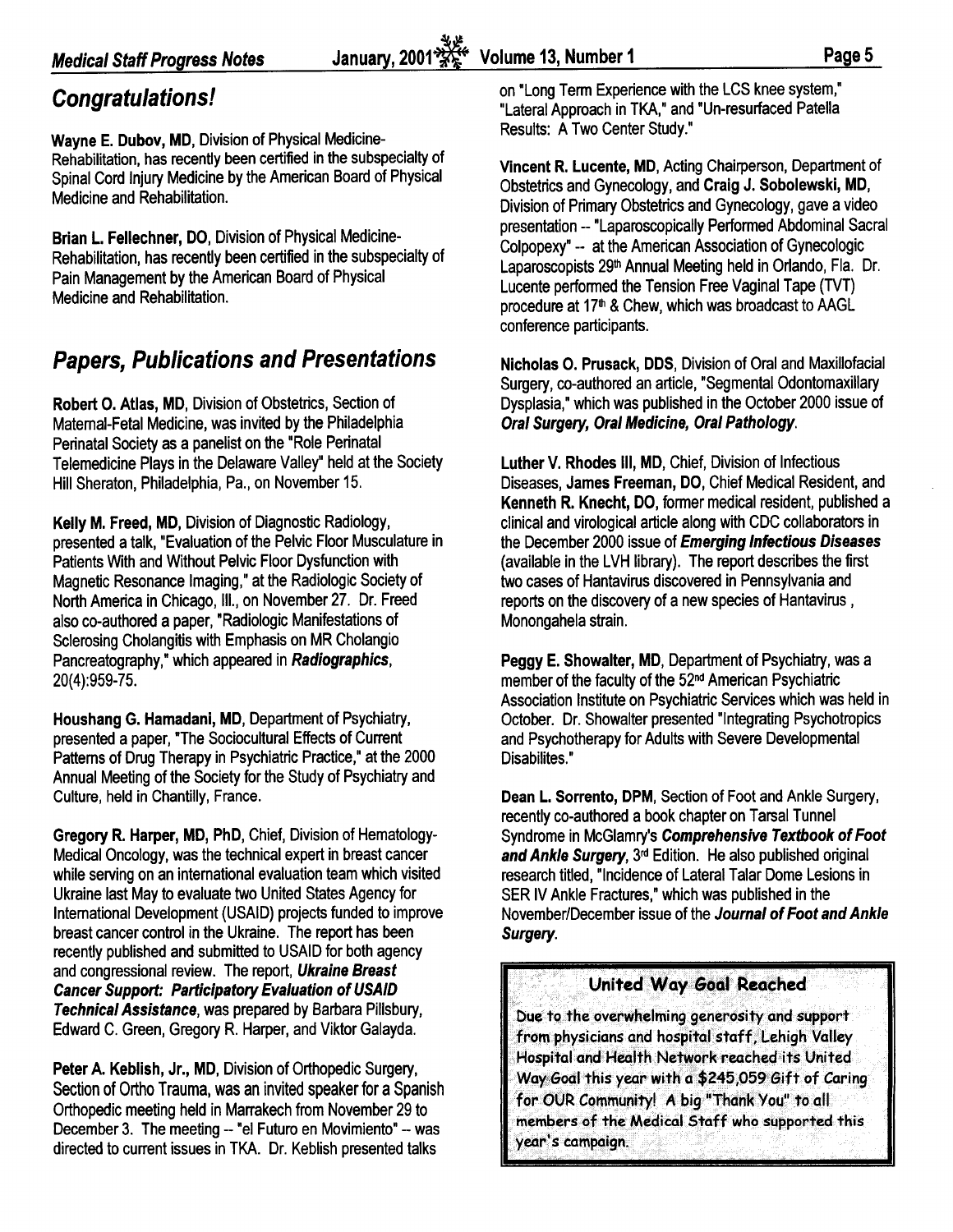## Upcoming Seminars, Conferences and **Meetings**

## Medical Grand Rounds

Medical Grand Rounds are held every Tuesday beginning at noon in the Auditorium of Lehigh Valley Hospital, Cedar Crest & 1-78, and via videoconference in the First Floor Conference Room at Lehigh Valley Hospital-Muhlenberg, and in the Video Teleconference Room (formerly the Medical Staff Lounge) at 17<sup>th</sup> & Chew.

Topics to be discussed in January will include:

- *);>* January 2- "Office Neurology 101"
- *);>* January 9 "Psoriasis The Smart Disease"
- *);>* January 16 -"Doctors, Drug Companies, Dinners and Dollars: Ethical Implications of a Problematic Relationship"
- *);>* January 23 "The Imaging Evaluation of Pulmonary Embolism"
- *);>* January 30 -"Diagnosis and Treatment of Major Pulmonary Emboli"

For more information, contact Diane Biernacki in the Department of Medicine at (610) 402-5200.

## Department of Pediatrics Conference

"Interesting and Puzzling Case Presentations• will be presented on Tuesday, January 23, beginning at 8 a.m., in the hospital's Auditoirum at Cedar Crest & 1-78.

For more information, please contact Kelli Ripperger in the Department of Pediatrics at (610) 402-2540.



## Who's New

The Who's New section of **Medical Staff Progress Notes** contains an update of new appointments, address changes, resignations, etc. Please remember to update your directory and rolodexes with this information. In addition, the Medical Staff Directory is now available on the e-mail Bulletin Board -- Directories. Updates will be made to the Medical Staff Directory at the beginning of each month.

#### Medical Staff Changes of Address

#### Samuel W. Criswell, MD

(Retiring from office practice) P.O. Box 3371 Allentown, PA 18106

#### Garry C. Karounos, MD

2200 Hamilton Street, Suite 103 Allentown, PA 18104-6329 (610) 435-4535 Fax: (610) 435-4599

#### Jonathan H. Munves, MD

801 Ostrum Street, Suite 102 Bethlehem, PA 18015-1014 (610) 691-6222 Fax: (610) 865-4001

#### Ralph A. Prlmelo, MD

1251 S. Cedar Crest Blvd., Suite 202A Allentown, PA 18103-6214 (610) 402-5766 Fax: (610) 402-5763

## Practice Changes

#### Anthony P. Buonanno, MD

(No longer with Allentown Family Health Specialists) Joining Lehigh Valley Medical Associates- Effective 1/1/2001 1255 S. Cedar Crest Blvd., Suite 2200 Allentown, PA 18103-6257 (610) 437-9006 Fax: (610) 437-1942

#### Maria L. Jones, MD (No longer with Robert M. Taxin, DO)

5731 Ricky Ridge Trail Orefield, PA 18069-8801

#### Charles C. Norelli, MD

(No longer with Good Shepherd Physician Group) Joining Orthopaedic Associates of Allentown- Effective 1/1/2001 1243 S. Cedar Crest Blvd., Suite 2500 Allentown, PA 18103-6268 (610) 433-6045 Fax: (610) 433-3605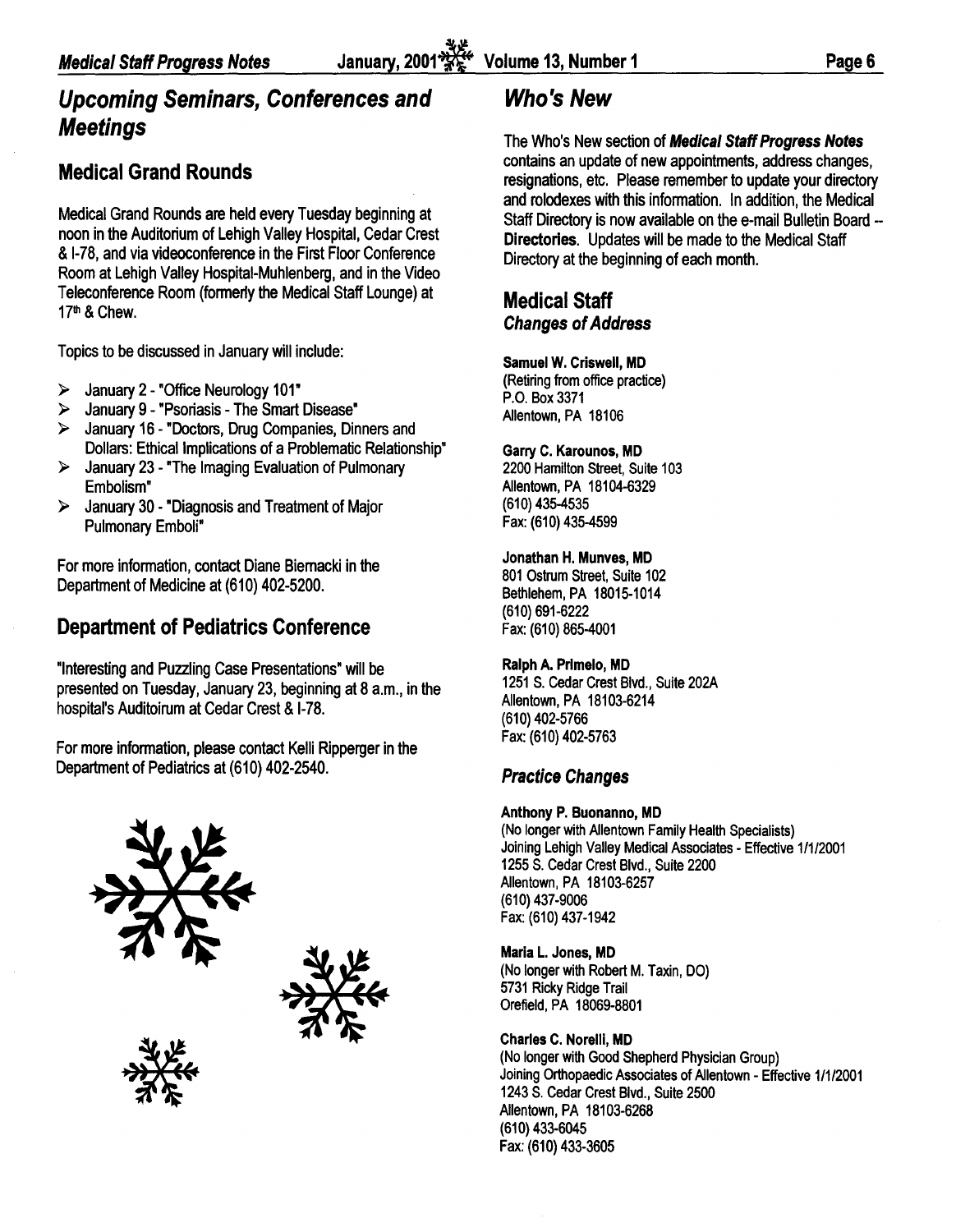|                                                      | <b>LEHIGH VALLEY HOSPITAL - BED MANAGEMENT</b><br>DIRECT ADMISSION RESERVATION FORM<br>Direct admission phone $\#$ (610) 402-4508<br>Bed Management fax # (610) 402-1696 |  |
|------------------------------------------------------|--------------------------------------------------------------------------------------------------------------------------------------------------------------------------|--|
|                                                      | Date: Time: Time: Time Bed Confirmed:                                                                                                                                    |  |
|                                                      |                                                                                                                                                                          |  |
|                                                      | Name of Caller : $\sqrt{2}$ Call-back #: $\sqrt{2}$ Call-back #:                                                                                                         |  |
|                                                      |                                                                                                                                                                          |  |
|                                                      |                                                                                                                                                                          |  |
| DX:                                                  | , kaominina dia 49.0000° mponina mpikambana amin'ny fivondronan-kaominin'i Paris-Amerika ao amin'ny fivondronan-kaominin'i No                                            |  |
|                                                      |                                                                                                                                                                          |  |
|                                                      |                                                                                                                                                                          |  |
| (circle type of bed)                                 | Type of Bed Requested: M/S M/S telemetry Low-level monitor High-level monitor                                                                                            |  |
|                                                      | Indication for telemetry                                                                                                                                                 |  |
|                                                      | Class of telemetry (I,II,III)                                                                                                                                            |  |
|                                                      | Ventilator / BiPAP /                                                                                                                                                     |  |
| <u> 1980 - Jan Barnett, fransk politik (d. 1980)</u> | Swan-Ganz / A-line                                                                                                                                                       |  |
|                                                      | <b>Dialysis</b>                                                                                                                                                          |  |
|                                                      | Negative Airflow / Contact Isolation                                                                                                                                     |  |
|                                                      | Drips: Nitroglycerine                                                                                                                                                    |  |
|                                                      | <b>Nipride</b>                                                                                                                                                           |  |
|                                                      | <b>Dopamine</b>                                                                                                                                                          |  |
|                                                      | <b>Dobutrex</b>                                                                                                                                                          |  |
|                                                      | Lidocaine                                                                                                                                                                |  |
|                                                      | <b>Pronestyl</b>                                                                                                                                                         |  |
|                                                      |                                                                                                                                                                          |  |
|                                                      | Referring MD:                                                                                                                                                            |  |
|                                                      |                                                                                                                                                                          |  |
|                                                      |                                                                                                                                                                          |  |
| <b>SS#:</b>                                          | <b>Patient Demographic/Insurance information</b><br><u> La maria de la capital de la capital de la capital de la capital de la capital de la capital de la capital d</u> |  |
|                                                      |                                                                                                                                                                          |  |
|                                                      |                                                                                                                                                                          |  |
| Phone #:                                             |                                                                                                                                                                          |  |
| <b>Primary Insurance:</b>                            |                                                                                                                                                                          |  |
| <b>Secondary Insurance:</b>                          |                                                                                                                                                                          |  |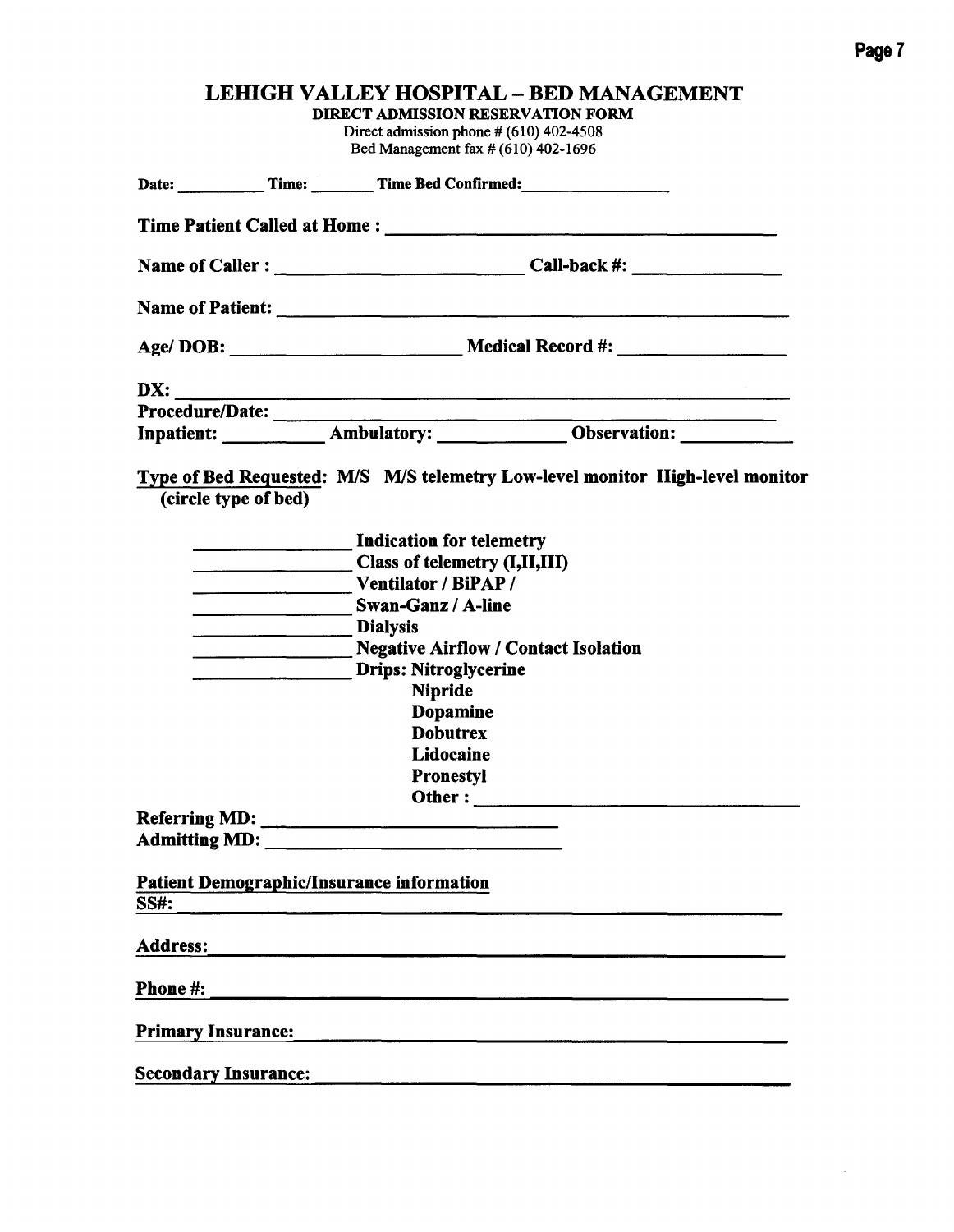$\sim$   $\sim$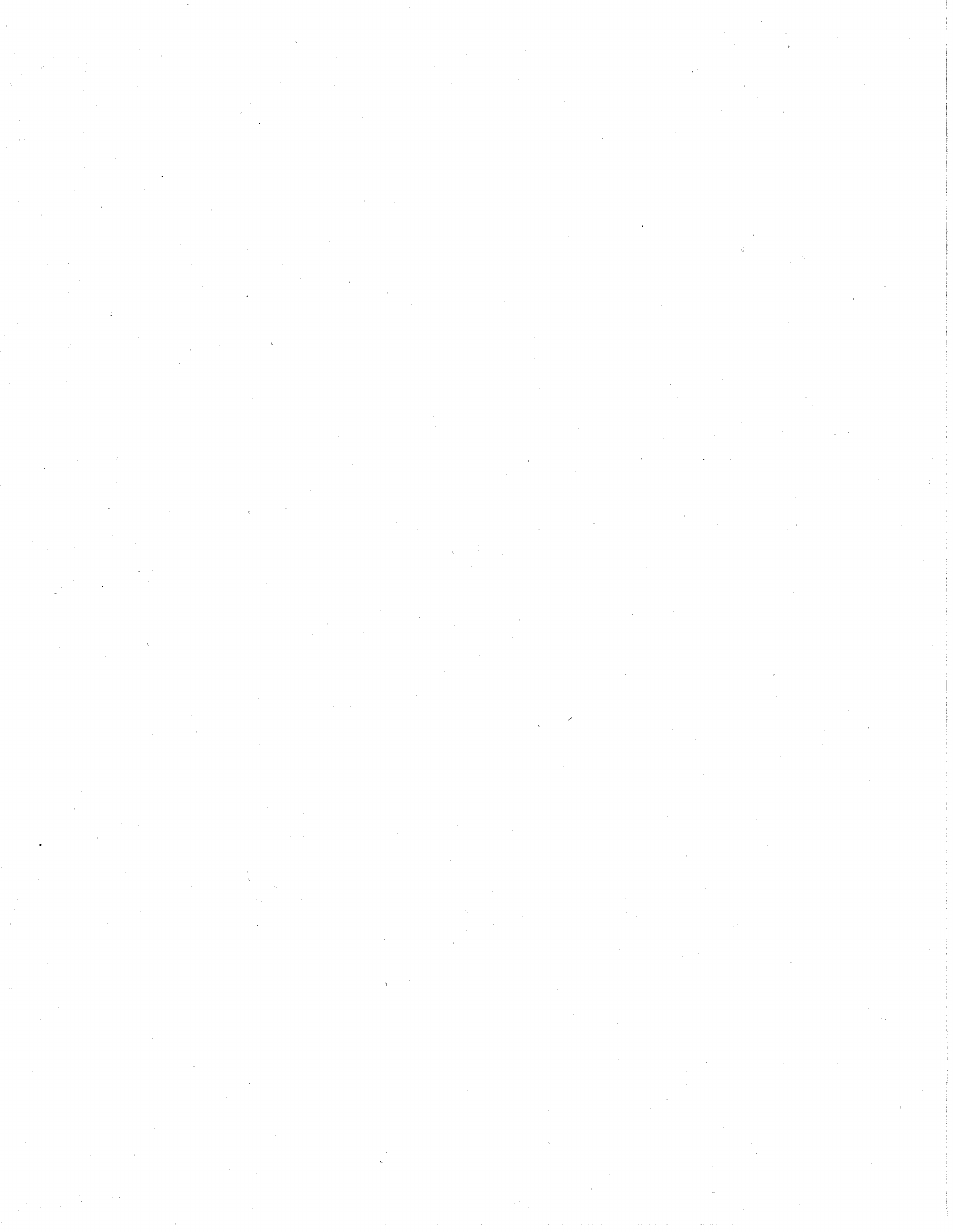## **GUIDELINES FOR TELEMETRY MONITORING ON MEDICAL/SURGICAL UNITS**



## **OVERVIEW**

Patients are classified into three groups based upon their relative risk of a life threatening dysrhythmia.

CLASS I - The risk of VF, sustained VT, severe bradycardia (heart rate less than 40 BPM in association with altered consciousness) is significantly increased  $(>1/100$ monitored patients). The likelihood of identifying a significant dysrhythmia that would result in a change in therapy is increased(> 5/100 monitored patients). MONITORING MUST BE RENEWED EVERY 72 HOURS OR IT WILL BE AUTOMATICALLY DISCONTINUED.

CLASS II - The risk of VF, sustained VT, severe bradycardia, or the likelihood of identifying a dysrhythmia that would result in a change in therapy is low (approximately 5/1,000 monitored patients). MONITORING WILL BE LIMITED TO 48 HOURS.

CLASS III- The risk ofVF, sustained VT, or severe bradycardia, or the likelihood of identifying a significant dysrhythmia that would result in a change in therapy is very low (approximately 5/10,000 monitored patients). MONITORING WILL BE LIMITED TO 24 HOURS.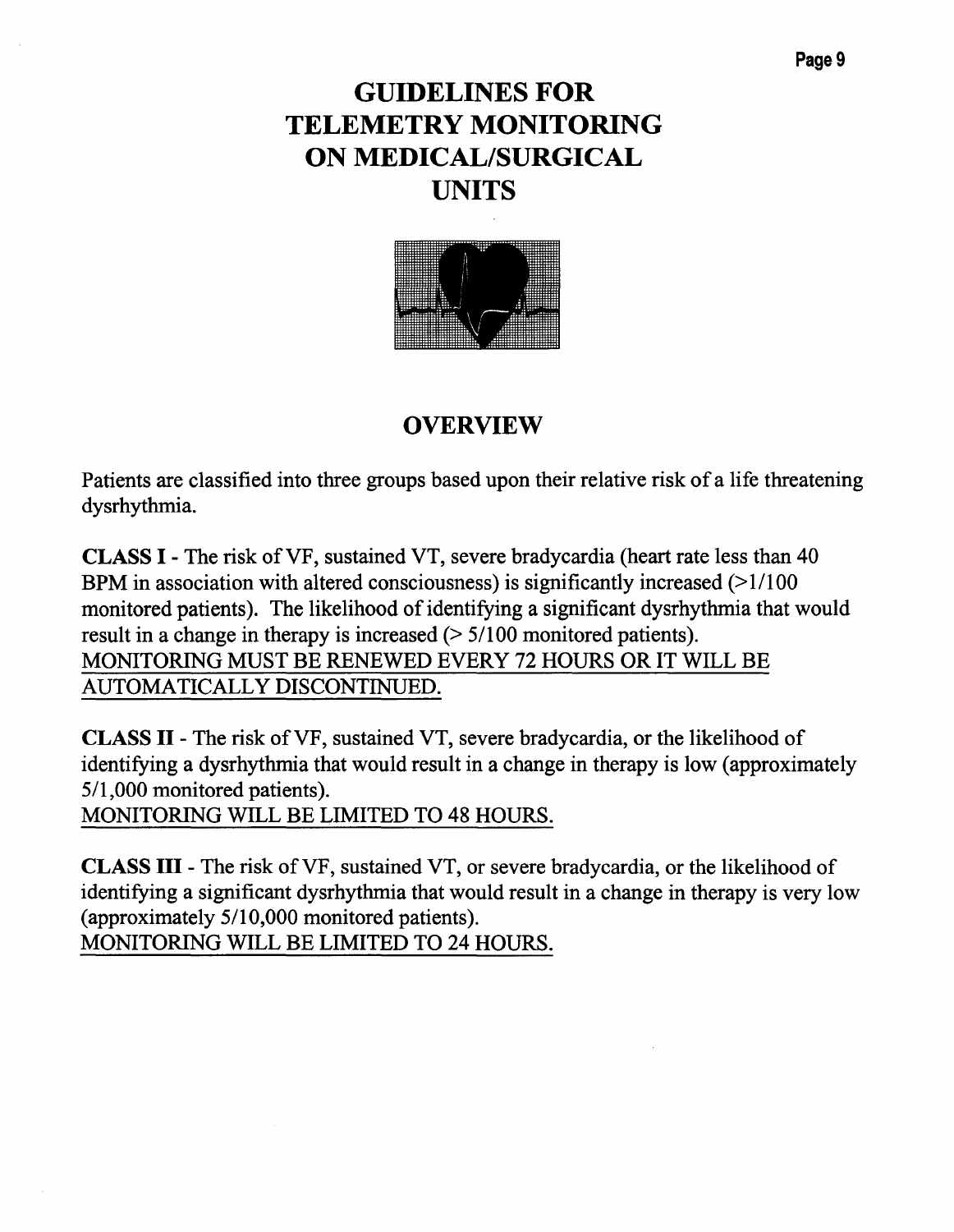## CLASS I

## */10NITORING 11UST BE RENEWED EVERY 72 HOURS OR IT WILL BE AUT0/1ATICALL Y DISCONTINUED*

Patients with these clinical criteria should receive rhythm monitoring:

SYNCOPE in patients with: CHF - or respiratory failure; EF Less than 40%; nonsustained ventricular tachycardia; systolic BP less than 90 mmHg; second degree Type II or third degree heart block; bradycardia (heart rate < 45 BPM); tachycardia (heart rate > 120 BPM); post VF/VT arrest and resuscitation.

## SECOND DEGREE TYPE II OR THIRD DEGREE HEART BLOCK (ASYMPTOMATIC)

ATRIAL FIBRILLATION (NEW ONSET) in patients: receiving rate control treatment; undergoing pharmacologic cardioversion; D.C. electrical cardioversion.

POSTOPERATIVE (NONCARDIAC) SURGERY in Patients with: Angina; ST-T changes; myocardial ischemia on pre-op stress test; systolic BP < 90 mmHg; CHF with respiratory failure (02 sat <90% on room air or respiratory acidosis); bradycardia (heart rate <45 BPM); tachycardia (heart rate > 120 BPM).

POST CARDIAC SURGERY through Day 4.

DEVICE THERAPY: Post permanent pacemaker; Post temporary pacemaker; Post AICD.

POST RADIOFREQUENCY ABLATION

POST *VFNT* ARREST RESUSCITATION

## INITIATION OF TYPE I/III ANTIARRHYTHMIA AGENTS

DRUG TOXICITY WITH ARRHYTHMIA (e.g.- digitalis toxicity)

RESPIRATORY FAILURE as defined by: hypoxemia -  $PAO2 < 90\%$  despite FIO2  $\geq$  50%. Hypercapnea - uncompensated respiratory acidosis Ph <7.35 clinical evidence of severe respiratory distress - e.g. respiratory rate >35.

TRAUMA with significant blood loss, hypotension, respiratory failure.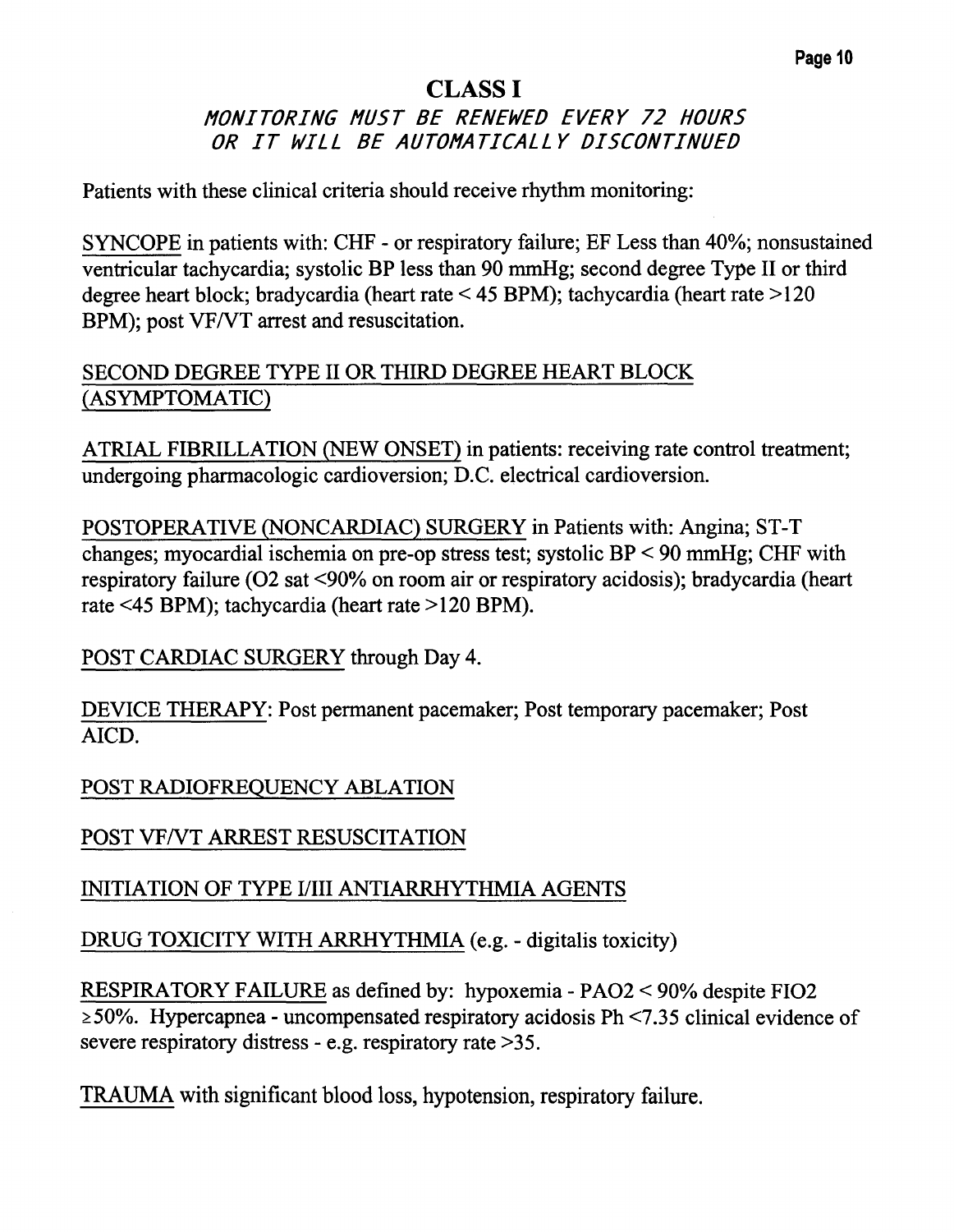## **CLASS II**

## *HONITORING WILL BE LIHITED TO 48 HRS*

The benefit of monitoring patients with these characteristics was considered controversial.

## CHEST PAIN WITH NORMAL EKG

CHF in association with: EF greater than 40%; no respiratory failure; systolic BP >90 mmHg.

SYNCOPE in patients with no structural heart disease (as assessed by exam, ECG and echo.

POSTOPERATIVE (NONCARDIAC) SURGERY in patients with stable cardiac disease (status post CABG, status post PTCA, status post valve replacement with no clinical evidence of heart failure or ischemia).

HYPOTENSION (systolic BP <90mmHg) without associated cardiac disease.

BRADYCARDIA< 45- (asymptomatic)

TACHYCARDIA> 120- (asymptomatic)

CARDIAC CONTUSION

RESPIRATORY FAILURE

MAJOR ISCHEMIC OR HEMORRHAGIC STROKES with potential for arrhythmia.

PATIENT WITH STATUS EPILEPTICUS or seizure disorder at risk for sudden death.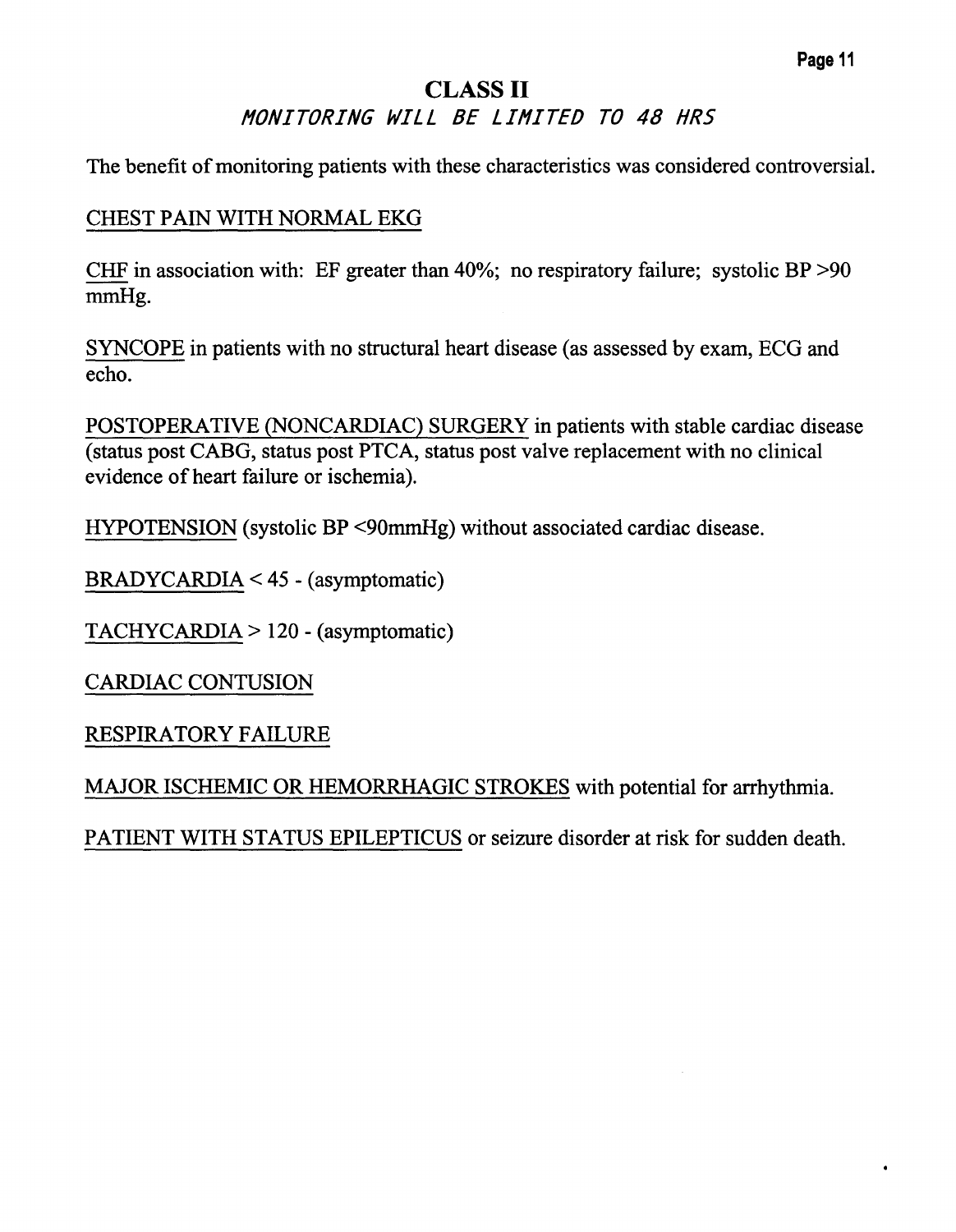## **CLASS** III

The likelihood of identifying a significant dysrhythmia that would result in a change in therapy is very low.

*HONITORING WILL BE LIHITED TO 24 HOURS* 

Patients with these characteristics are at a very low risk for life threatening cardiac dysrhythmias:

TERMINAL ILLNESS: End stage lung disease, heart failure, liver failure, malignancy or CNS disease.

DNR STATUS with specific identification that arrhythmia will not be treated.

ASYMPTOMATIC PVCs

CHRONIC ATRIAL FIBRILLATION with controlled rates.

POSTOPERATIVE (NONCARDIAC) SURGERY in patients with EF greater than 40%; no active ischemia; no signs of congestive heart failure.

POST CORONARY ANGIOGRAPHY in patients with: stable angina; no CHF.

ACUTE MEDICAL ILLNESS with: stable cardiac disease - no ischemia, no CHF.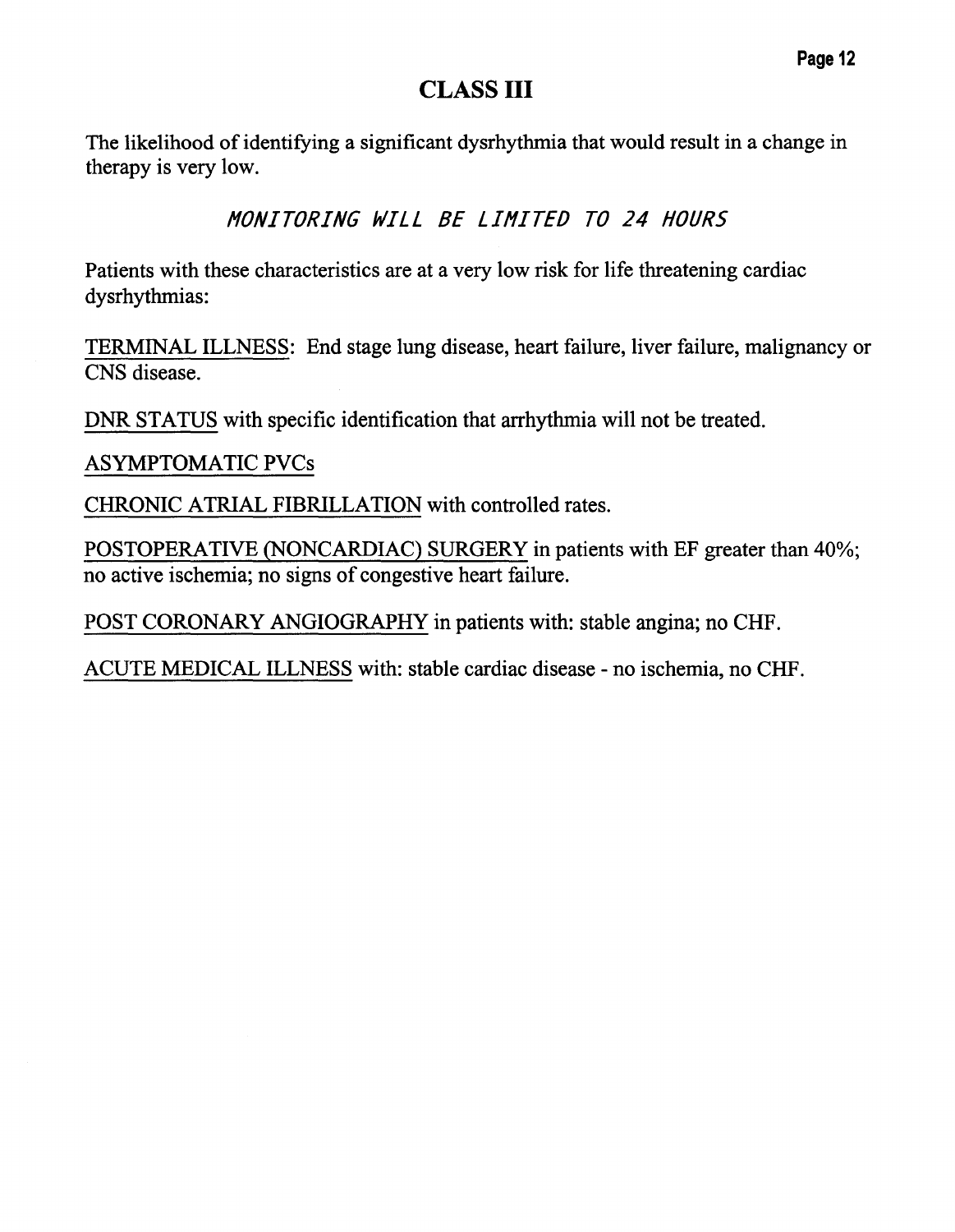# HE BENTER BOR BOUCATIONAL

January 2001

## News from the Library

## OVID Training.

The Library has completely converted to OVID's on-line MEDLINE system. This Web-based system is updated daily by Ovid. Call Barbara Jobst in the Health Sciences Library at 610-402- 8408 to schedule a one-on-one training session.

## Computer-Based Training (CBT):

Computer Based Training (CBT) programs are available for LVHHN staff. Topics covered by the CBT programs include:

Access 2.0 Power-Point 4.0 Windows NT 4 Word 97 Excel 97 Access 97 PowerPoint 97 Lotus 1-2-3 Millennium WordPerfect 8 E-mail GUI PHAMIS LastWord Inquiry Only commands

CBT programs replace the instructor-led classes previously held at Lehigh Valley Hospital. A proctor will be in the room with the learner while he/she takes the CBT, but the learner will control the pace and objectives of the learning.

Computer Based Training takes place in Suite 401 of the John & Dorothy Morgan Cancer Center (the computer training room) and in the Muhlenberg Hospital Center computer training room (off the front lobby). The schedule of upcoming dates is as follows:

#### CBT sessions for JDMCC, suite 401 are as follows:

January 9, Noon- 4pm February 6, 8am- Noon March 13,8 am- Noon

## Sessions at MHC, I.S. Training room are as follows:

January 16, Noon- 4pm February 13, Noon- 4pm March 20, Noon- 4pm

Twelve slots are available for each session.

To register, please contact Suzanne Rice via e-mail or at

484-884-2560 with the following:

date of session second date choice department

phone number

You will receive an e-mail confirming your choice within two business days. If you have any questions, please contact Craig Koller at 610-402-1427 or through e-mail.

*Any questions, concerns or comments on articles from CEDS, please contact Bonnie Schoeneberger 610-402-1210*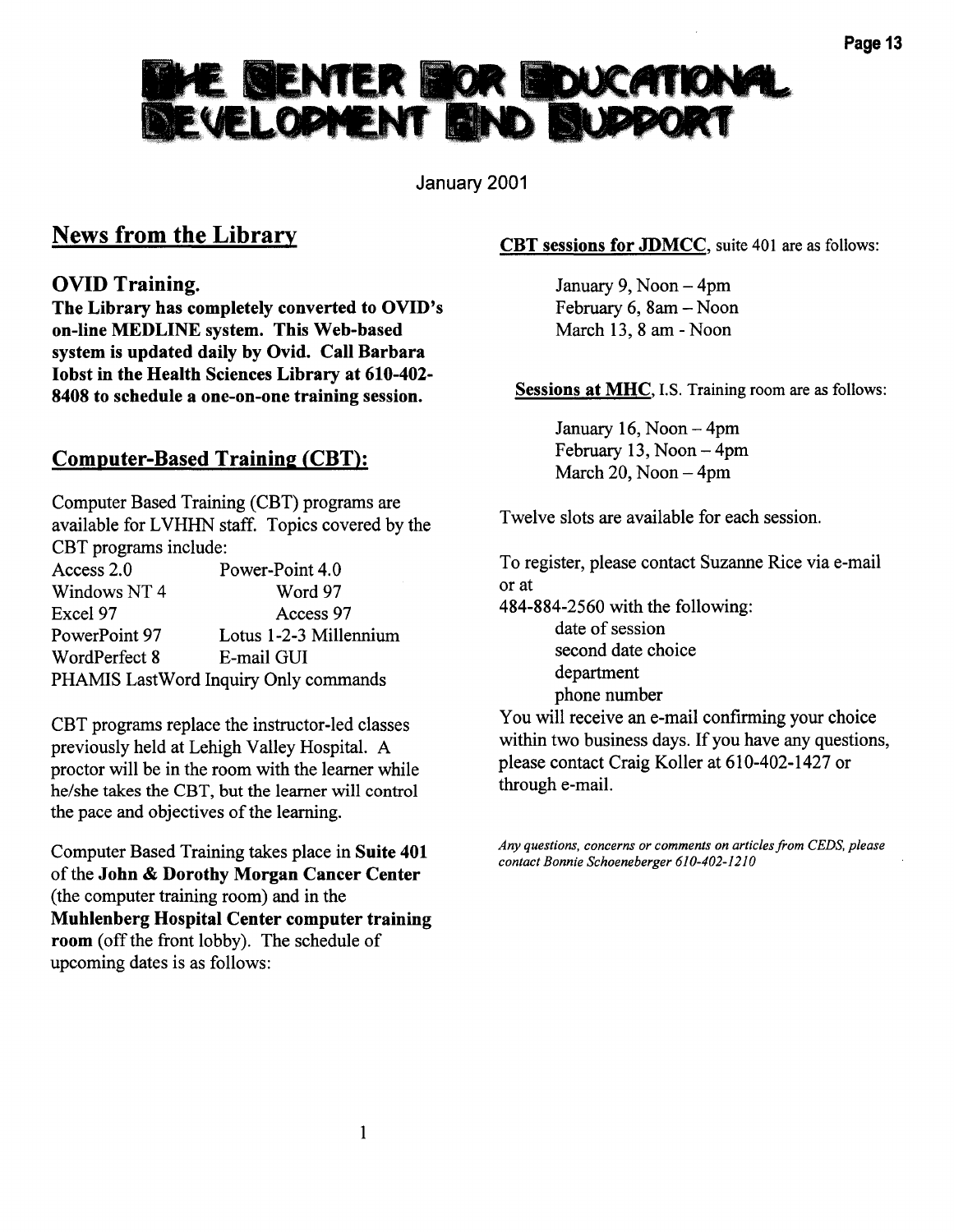## **EDUCATION SCHEDULE**

#### **J anuarv 2001 1** 12 **3**  Happy Holiday! 7 am Surgical GR - CC-Aud 12 Noon Medical GR CC-Aud **7** I **8** I **9 10**  7 am Surgical GR - CC-Aud 12 Noon Pulmonary TB -<br>8am Pediatric GR - CC-Aud JDMCC - CR1 A/B 8am Pediatric GR - CC-Aud 12 Noon Medical GR CC-Aud **14 15 16 17**  12 Noon Colon/Rectal -<br>JDMCC - CR1 A/B 7 am Surgical GR - CC-Aud Sam Pediatric GR - CC-Aud 12 Noon Medical GR CC-Aud **21 22 23 24**  7 am Surgical GR - CC-Aud Sam Pediatric GR - CC-Aud 12 Noon Medical GR CC-Aud 12 Noon Urology TB- JDMCC -CR1 NB **28**  I **29**  I **30**  7 am Surgical GR - CC-Aud Sam Pediatric GR - CC-Aud 12 Noon Medical GR CC-Aud **4**  12 Noon Combined TB - JDMCC- CR1 NB **11**  12 Noon ENT TB. CR 1A/B **18**  12 Noon Cancer Comm.- JDMCC-CR1 A/B **25**  7am Combined TB -w/ Medical Resident - CC - Aud **5**  7 am GYN TB- CC-CR 1NB 12 Noon Breast TB-JDMCC-CR1NB **12**  7 am OBGYN GR- CC-CL Rm 1/2 12 Noon Breast TB-JDMCC-CR1 **19**  7 am OBGYN GR CC-CL RM 1/2 12 Noon Breast TB - JDMCC-CR1 **26**  7am OBGYN GR -CC-CI Rm 1/2 12 Noon Breast TB - JDMCC-CR1 **6**  <sup>I</sup>**13**  <sup>I</sup>**20 27 Page 14**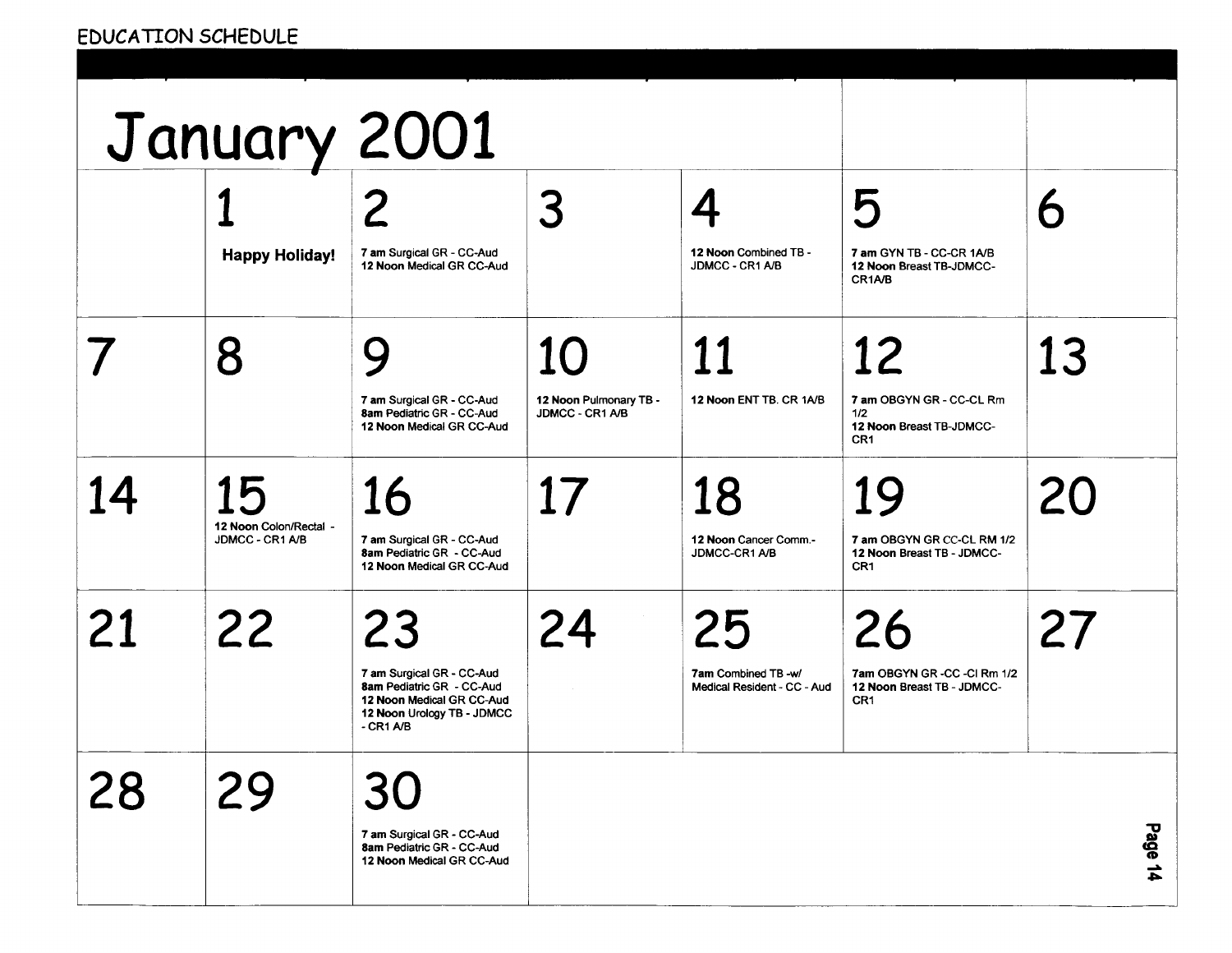## **A Targeted, Multidisciplinary Approach to Improving Patient Care**

In the fall of 1999, the Institute of Medicine produced a highly publicized report that highlighted potential and actual errors that occurred during medical care. Specifically, the report, To Err Is Human, focused on building a safer health system through process and human factors analysis, improving error reporting systems, setting performance standards, and creating "systems of safety" in health care organizations. These systems approaches to patient safety hold the most promise for improving care. While education and non-punitive reporting environments may enhance a culture of safety, systems processes "that make it hard for people to do the wrong thing and easy for people to do the right thing" are the most effective longterm solution.

#### **"EVERY SYSTEM IS PERFECTLY DESIGNED TO ACHIEVE EXACTLY THE RESULTS IT GETS"**  .. **.Institute for Healthcare Improvement**

In response to the 10M's report, LVHHN has embarked upon a multidisciplinary, systems approach to improving care and reducing medical errors: the Primum Non Nocere projects for 2000-2001. These "First Do No Harm" projects are focused, practical approaches to improving care through:

- 1) improved communication,
- 2) process re-design,
- 3) evidence-based protocol use,
- 4) reduction of unnecessary procedures, and
- 5) reduction of preventable adverse events.

Preventable adverse events (PAE) are those injuries that result from a medical error (which by definition, is preventable). PAEs account for two-thirds of medical injuries (1), and cost us \$17 Billion annually, approximately 2% of national health expenditures in 1996 (2).

The First Do No Harm projects go further than traditional performance improvement projects in their quest to determine root causes and in their focus on systems re-design to effect solutions. While some of these projects have their roots in departmental performance improvement initiatives or national trend data, these projects place more of an emphasis on preventable adverse events, errors, and near misses. Most of these projects are fast-paced and dynamic, with attempts to bring out rapid, measurable changes in specific clinical areas.

Currently, the PNN Initiative consists of over ten projects. Most of these projects involve one or more clinical departments at LVH-CC, LVH-M, TSU, pharmacy services, risk management, finance, research, management engineering, infection control, and nursing. Several of these projects also provide an opportunity for our residents to complete research projects in an area of their interest, while contributing to improved patient care.

#### **Primum Non Nocere SOME PROJECT HIGHLIGHTS**

1) Reduction of fluid overload in hospitalized patients

This project focuses on reducing the incidence of fluid overload as a complication in patients admitted for AMI, CABG, PTCA, or Valve replacement. Interventions are focused on improved documentation of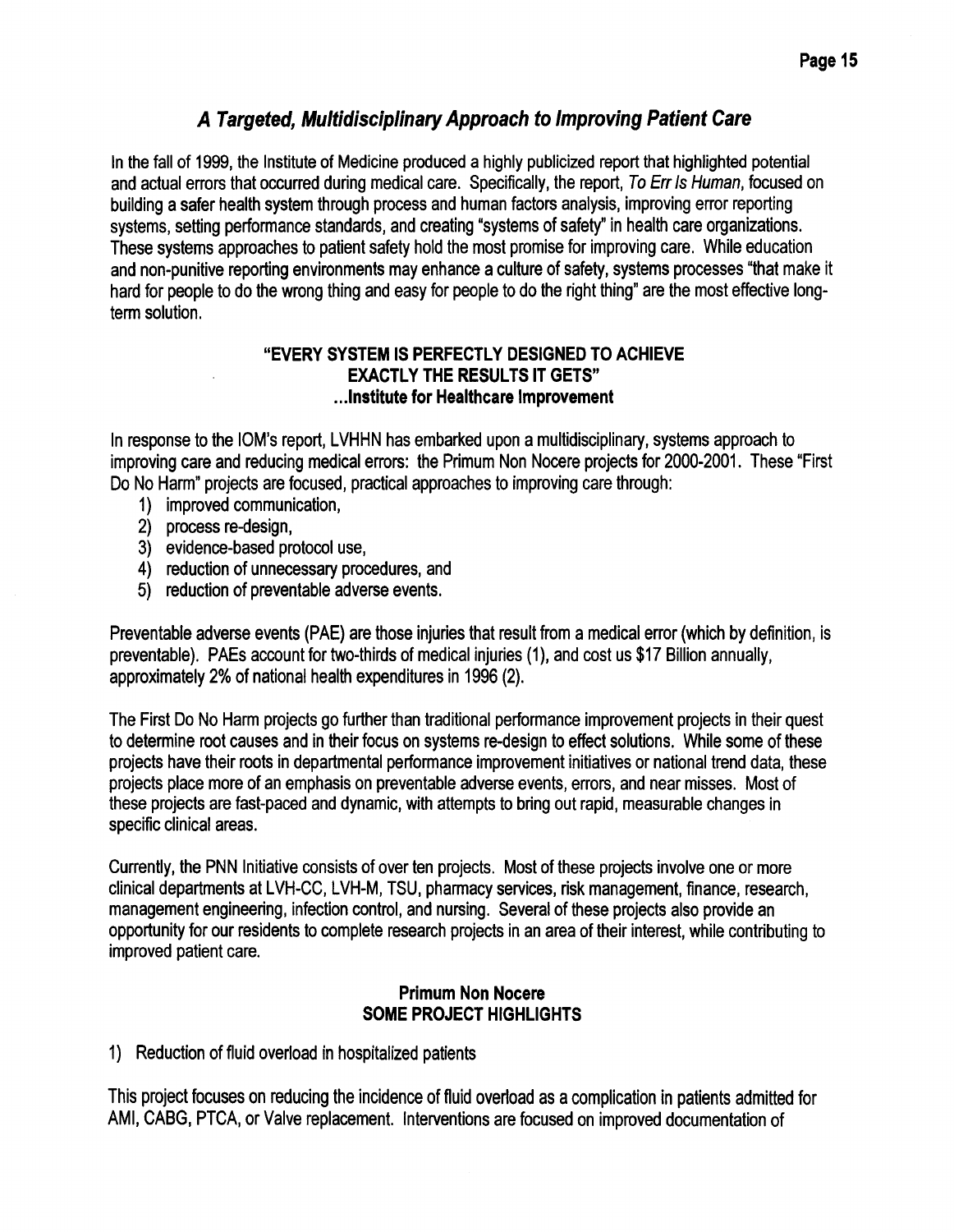admission weights, I/O's, discharge weights, use of preprinted orders for AMI with daily weights and I/O's, use of a fluid overload algorithm, and a heightened awareness of a weight change of >=31bs per day.

2) Reduction of urinary tract infections

This project focuses on reducing nosocomial UTI's in hospitalized patients with indwelling Foley catheters. The project aims

- a) to reduce the number of patients who receive Foley catheters through Foley placement guidelines and a urinary retention protocol that utilizes bladder scanner technology, and
- b) to ensure timely Foley discontinuation through preprinted orders.

Residents and attendings will also be given an opportunity to learn how to utilize the bladder scanners, which are located and available for use at all three LVHHN hospital sites.

3) Reduction of medication errors

Medication errors account for 7000 deaths annually, costing over \$2 Billion in health care costs (2). As discussed in the last Progress Notes, 75% of all medication errors from event reports occur in the ordering and transcribing phase. Computer assisted physician order entry (CAPOE) can help to substantially reduce these errors. The medication errors committee is currently working to provide feedback and recommendations to Information Services on safe medication practices to be integrated into physician order entry.

Additionally, the medication errors project focuses on

a) reducing the number of order sheets in the ER (there will now only be two: the ER physician order sheet, and a standard order sheet),

b) educating on the use and misuse of abbreviations (see the end of this article for some tips), and c) encouraging the use of preprinted standard order sets.

A subcommittee has also been formed to work on a regional VHA project in association with the Institute of Safe Medication Practices (ISMP), to decrease the number of adverse drug events from patient-controlled analgesia (PCA) and epidural pumps.

4) Reduction of decubitus ulcers

This project focuses on primary and secondary prevention of pressure ulcers using a Braden Scale for assessment of every patient admission. The project works to pro-actively identify patients at risk and to address their risk level with subsequent preventive measures. These patients are not only assessed on admission, but also assessed regularly based on their clinical condition.

5) Reduction of peripheral IV site complications

This project focuses on monitoring and surveillance of IV site complications including phlebitis. The project addresses policies of IV placement, removal, pain at the site, IV meds causing phlebitis, event reporting improvements, and nursing education, to improve our infection and complication reduction goals, and our Press Ganey scores in this arena. For your reference, the list of medications causing phlebitis follows this article.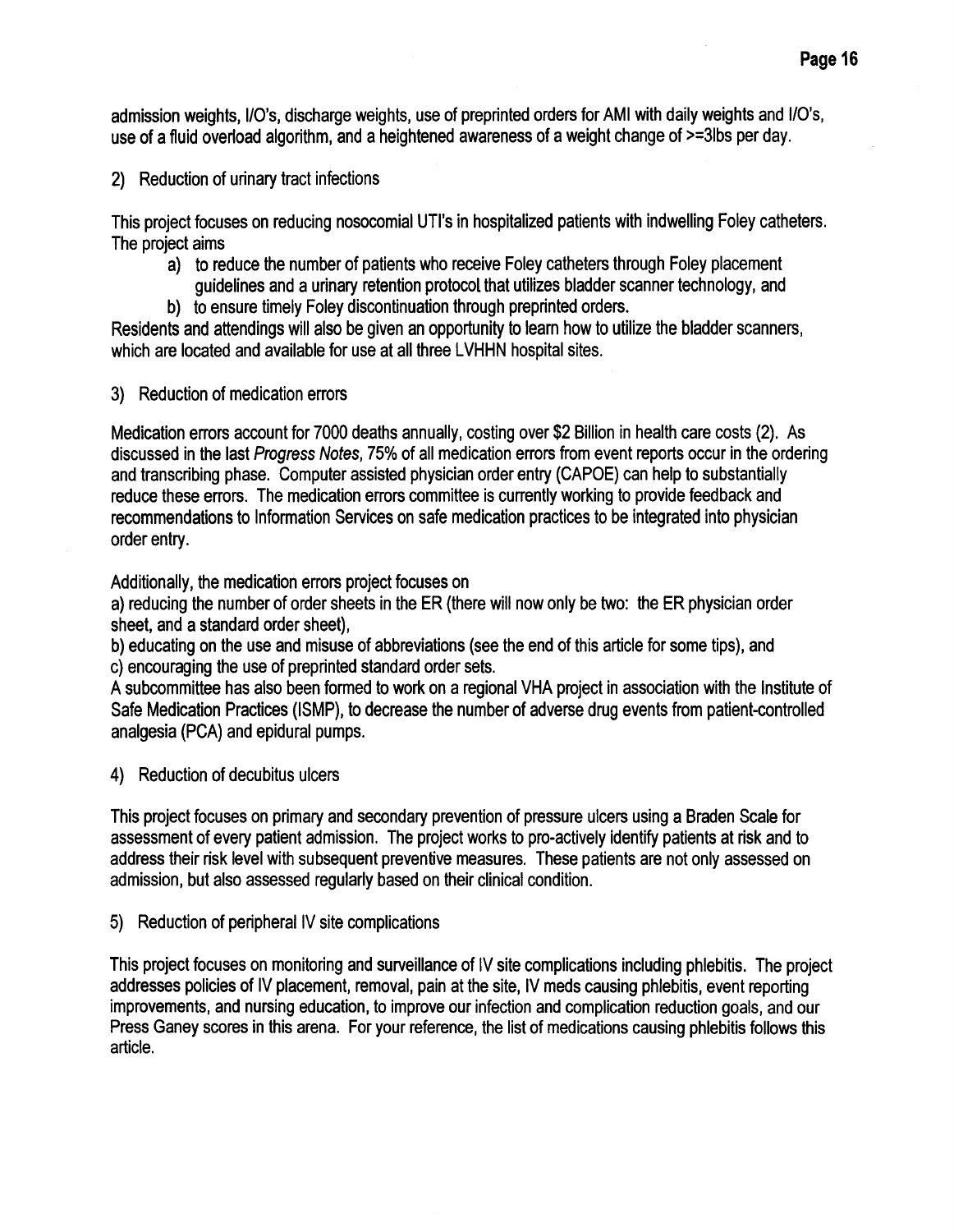#### **HOW YOU CAN BE PART OF THE SOLUTION...**

While these projects are all coordinated through Care Management, there is always an opportunity to participate in any current project, or to contribute ideas for future projects. Additionally, even if your time is limited to directly participate, your cooperation with preprinted order use, your reporting of preventable adverse events through the Event Report process, your legible orders and printed names or stamps (available through Medical Staff services), and your pro-active identification of patient and employee safety issues, will ensure everyone's success in improving patient care.

Please contact Zubina M. Mawji, MD, MPH with your ideas, suggestions, plans to participate, or questions on specific projects at Care Management: 610-402-5015.

#### **SOME TERMINOLOGY FOR MEDICAL ERRORS**

**Error:** An unintended act, either of omission or commission, or an act that does not achieve its intended outcome.

**Adverse event:** An injury secondary to medical intervention

**Preventable adverse event:** An adverse event resulting from an error

**Sentinel Event:** An unexpected occurrence involving death or serious physical or psychological injury. This may include any event for which a recurrence carries a significant chance of a serious adverse outcome.

**Root Cause Analysis:** A process for identifying the basic or causal factors that underlie variation in performance, including the occurrence or possible occurrence of a sentinel event.

**Near Miss and Close Call:** Synonyms used to describe any process variation which did not affect the outcome, but for which a recurrence carries a significant chance of a serious adverse outcome. **Hazardous Condition:** Any set of circumstances (exclusive of the disease or condition for which the patient is being treated), which significantly increases the likelihood of a serious adverse outcome.

References:

- 1. Bates OW, Gawande A. Error in medicine: what have we learned? Ann lnt Med. 2000; 132(9): 763-67.
- 2. Kohn LT, Corrigan JM, Donaldson MS, Ed. To Err Is Human. Washington, DC: National Academy Press, 1999.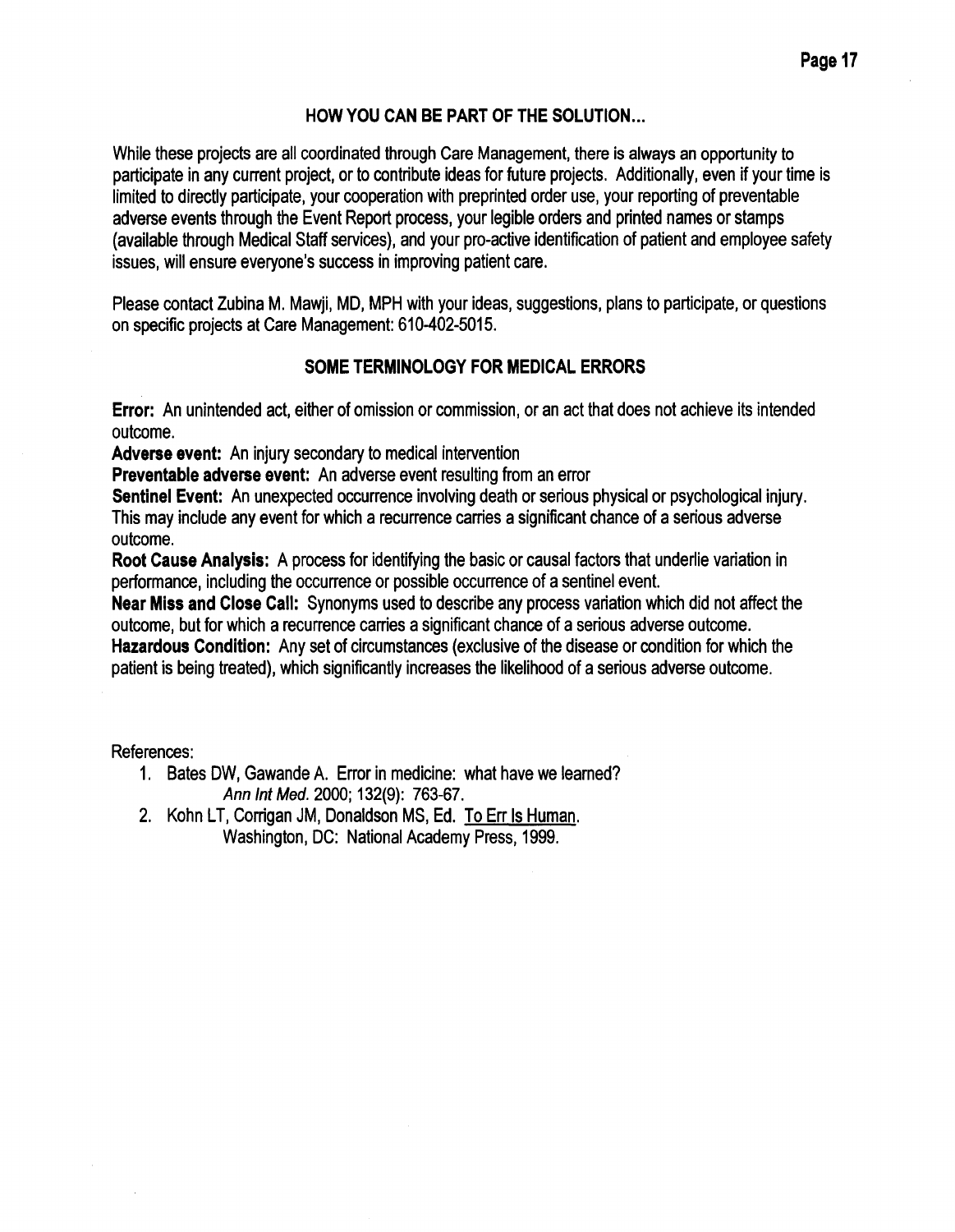$\ddot{\phantom{0}}$ 

## **INTRAVENOUS MEDICATIONS THAT CAUSE PHLEBITIS (from PNN IV complications group)**

| <b>MEDICATION</b>             | <b>TREATMENT</b>              |
|-------------------------------|-------------------------------|
| Antibiotics:                  |                               |
| Aztreonam(Azactam)            |                               |
| Cefazolin (Ancef)             |                               |
| Ceftriaxone (Rocephin)        |                               |
| Cefotaxime (Claforan)         |                               |
| Ciprofloxacin (Cipro)         |                               |
| Doxycycline (Vibramycin)      |                               |
| Erythromycin (Erythromycin)   |                               |
| Nafcillin (Nafcil, Unipen     | hyaluronidase (Wydase)**      |
| Piperacillin (Piperacil)      |                               |
| Vancomycin (Vancocin)         |                               |
| <b>Antivirals:</b>            |                               |
| Acyclovir (Zovirax)           |                               |
| <b>Foscarnet (Foscavir)</b>   |                               |
| Ganciclovir (Cytovene)        |                               |
| <u>Chemotherapy:</u>          |                               |
| Bleomycin (Blenoxane)         |                               |
| Carboplatin (Paraplatin)      |                               |
| Carmustine (BiCNU)            |                               |
| Cisplatin (Platinol)          | sodium thiosulfate            |
| Dacarbazine (DTIC)            |                               |
| Dactinomycin (Cosmegen)       | ice + elevate x 48 hours      |
| Daunorubicin (Cerubidine)     |                               |
| Doxorubicin (Adriamycin)      | ice x 24-48 hours             |
| Doxorubicin liposomal (Doxil) | ice                           |
| Etoposide (VePesid)           | hyaluronidase (Wydase) + heat |
| Floxuridine (FUDR)            |                               |
| Fluorouracil (Adrucil)        |                               |
| Idarubicin (Idamycin)         | ice                           |
| Ifosfamide (Ifex)             |                               |
| Mechlorethamine (Mustargen)   | sodium thiosulfate            |
| Mitomycin (Mutamycin)         |                               |
| Mitoxantrone (Novantrone)     |                               |
| Paclitaxel (Taxol)            | hyaluronidase (Wydase) + ice  |
| Streptozocin (Zanosar)        |                               |
| Teniposide (Vumon)            | hyaluronidase (Wydase) + heat |
| Vinblastine (Velban)          | hyaluronidase (Wydase) + heat |
| Vincristine (Oncovin)         | hyaluronidase (Wydase) + heat |
| Vinorelbine (Navelbine)       | hyaluronidase (Wydase) + heat |
| <b>Other Agents:</b>          |                               |
| Amiodarone (Cordarone)        |                               |
| <b>Ammonium Chloride</b>      |                               |
| Amphotericin (Fungizone)      |                               |
| <b>Calcium salts</b>          | hyaluronidase (Wydase)        |
| Colchicine                    |                               |
| Diazepam (Valium)             |                               |
| Dobutamine (Dobutrex)         | phentolamine (Regitine)       |
| Dopamine (Intropin)           | phentolamine (Regitine)       |
| Epinephrine                   | phentolamine (Regitine)       |
| Lidocaine (Xylocaine)         |                               |
| Meperidine (Demerol)          |                               |
| Midazolam (Versed)            |                               |
| Norepinephrine (Levophed)     | phentolamine (Regitine)       |
| Pamidronate (Aredia)          |                               |
| Phenobarbital                 |                               |
| <b>Parenteral Nutrition</b>   |                               |
|                               | hyaluronidase (Wydase)        |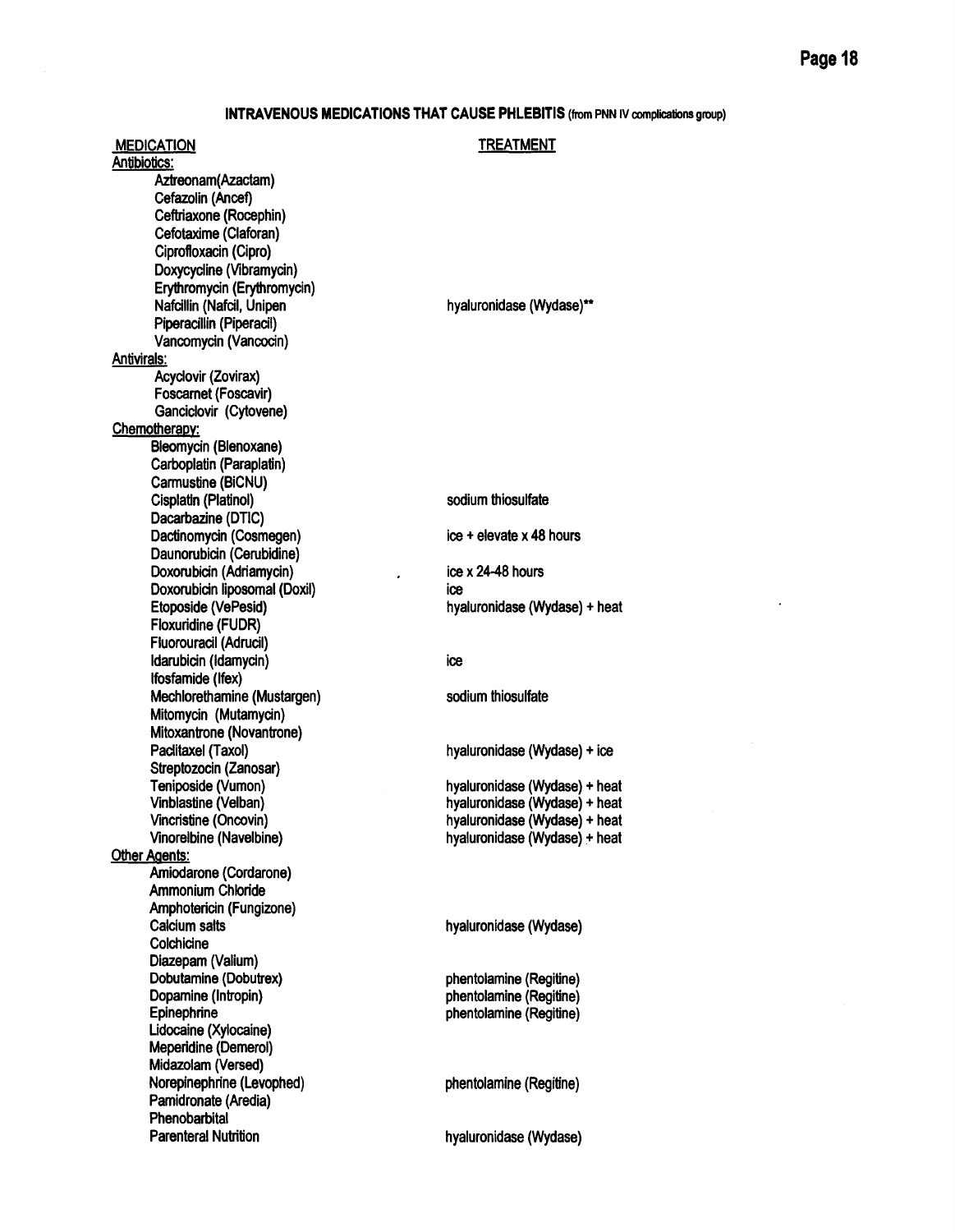| Phenytoin (Dilantin) |                        |
|----------------------|------------------------|
| Potassium Salts      | hyaluronidase (Wydase) |
| Propofol (Diprivan)  |                        |
| Sodium bicarbonate   | hyaluronidase (Wydase) |

Administration of Hyaluronidase into an Extravasation:

 $\sim$   $\sim$ 

- 1. Pharmacy will dispense a vial containing hyaluronidase-saline solution (15units/ml).
- 2. Using five tubercullin syringes, withdraw 0.2ml of hyaluronidase-saline solution into each syringe.
- 3. Cleanse infiltration site and surrounding area with povidone-iodine.
- 4. Administer hyaluronidase locally by subcutaneous injection using a 25G needle. Dose is 15 units given in five 0.2ml injections into the extravasation site at the outermost edge.

Administration of Phentolamine into an Extravasation:

- 1. Pharmacy will dispense a vial containing phentolamine-saline solution (10mg/ml).
- 2. Using five 3cc syringes, draw up 2ml of phentolamine-saline solution into each syringe. Replace the needle with a new 25G needle.
- 3. Cleanse the site with povidone-iodine.
- 4. Administer phentolamine locally by subcutaneous injections into the extravasation site at the outermost edge.

References:

- 1. Applied Therapeutics- The Clinical Use of Drugs. Young LY, Koda-Kimble MA. Applied Therapeutics Inc, Vancouver. Sixth Edition 1995.
- 2. Meyler's Side Effects of Drugs. Dukes MNG. Elsevier, Amsterdam. Thirteenth Edition 1996.
- 3. Micromedex-Drug Consults, Micromedex Inc. 2000
- 4. Solimando DA, Bressler LR, Kintzel PE, Geraci MC. Drug Information Handbook for Oncology. Lexi-Comp's. Cleveland, First Edition 1999
- 5. Cancer Chemotherapy Guidelines and Recommendations for Practice. Second Edition. Oncology Nursing Press,lnc.Pittsburgh 1999

| Instead of        | <b>Use</b>                                                             |  |
|-------------------|------------------------------------------------------------------------|--|
|                   | daily                                                                  |  |
| Qd<br>Qod         | Every other day                                                        |  |
| Qid               | 4 times daily                                                          |  |
| U                 | units                                                                  |  |
| Amp               | Use the correct dose                                                   |  |
| .1 <sub>mg</sub>  | 0.1 mg (use leading zeros)                                             |  |
| 1.0 <sub>mg</sub> | 1 mg (Don't use trailing zeros!)                                       |  |
| Depo              | Depo-Provera or DepoMedrol<br>(Drug names should never be abbreviated) |  |

#### Abbreviations to avoid for improved patient care (from the PNN Medication errors group)

C/mydocuments/prognotes